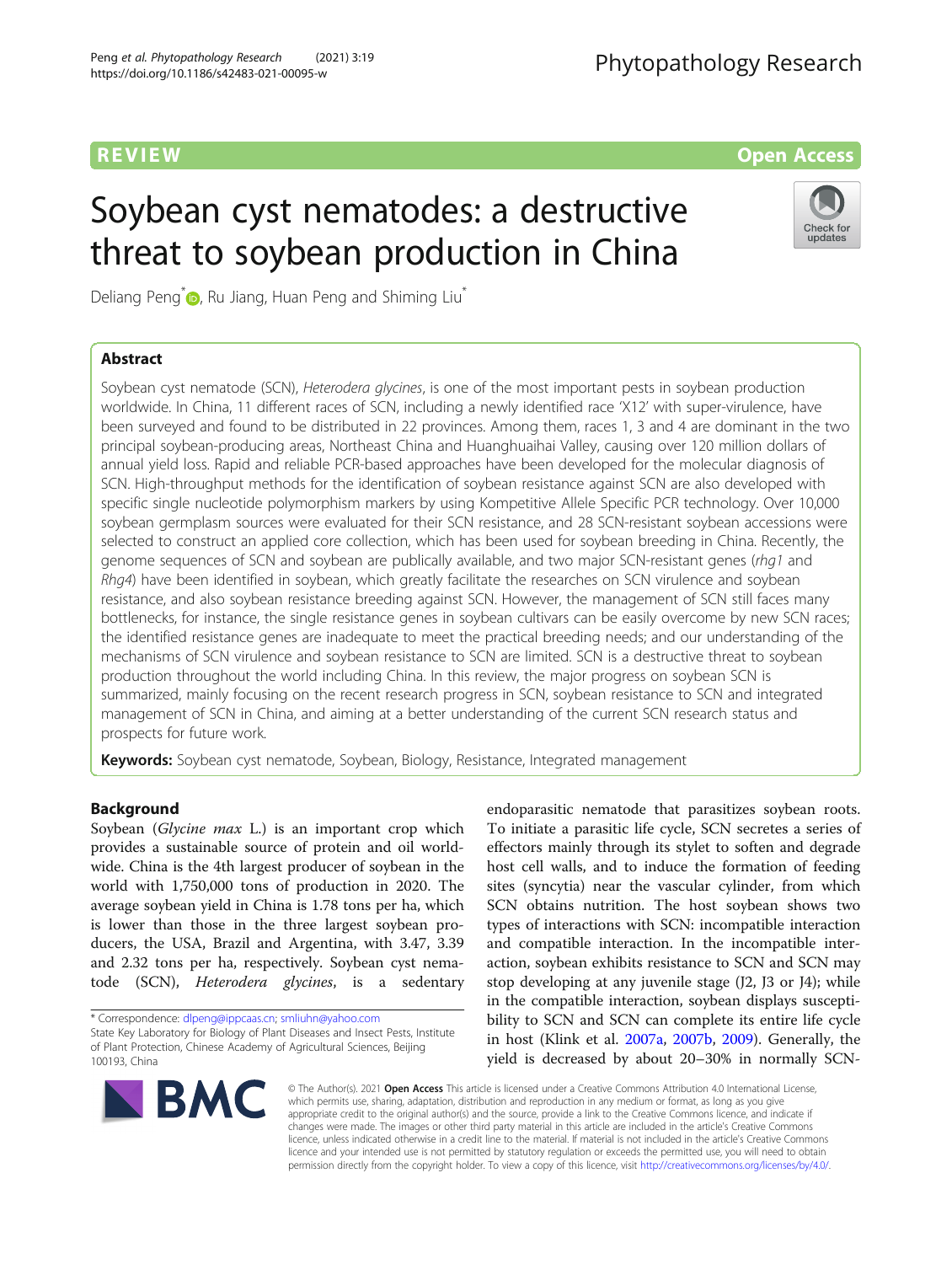infested fields, by 60–70% in severely infested fields, and even by 100% (i.e., no yields) in some cases. SCN is one of the most devastating pests in soybean production worldwide, causing huge yield losses annually. The annual yield loss reaches over 1 billion dollars in the USA alone (Koenning and Wrather [2010\)](#page-13-0). In China, SCN is also one of the most damaging pests in soybean production, which is broadly distributed in 22 provinces (Zheng et al. [2000,](#page-15-0) [2009;](#page-15-0) Wang et al. [2015](#page-15-0); Peng et al. [2016a](#page-14-0); Song et al. [2016;](#page-15-0) Long et al. [2017\)](#page-14-0). The annual yield loss caused by SCN in China is more than 120 million dollars (Ou et al. [2008](#page-14-0)).

Previously, a total of 10 SCN races were detected in China, of which races 1 and 3 are majorly distributed in soybean-producing areas in Northeast China, while race 4 is the dominant race over the Huanghuaihai Valley. Recently, a new race (X12) was identified in China (Lian et al. [2017\)](#page-13-0), which could infect all the tested soybean sources and showed a stronger virulence than race 4 (which had previously been thought the most virulent among all the SCN races). A 2nd population of race X12 was identified in Hekou Town, Gujiao City, Shanxi Province, China (Lian et al. [2021\)](#page-13-0). The rapid and reliable molecular diagnosis based on PCR was developed for SCN identification. Additionally, some SCN effectors were functionally characterized. Further, based on the genome sequence of an inbred SCN population 'TN10' ([http://](http://www.scnbase.org) [www.scnbase.org](http://www.scnbase.org)) that was published recently, a total of 29,769 genes were annotated, of which 431 were identified as putative effectors (Masonbrink et al. [2019\)](#page-14-0). The genome of race X12 was also sequenced and successfully assembled (Lian et al. [2019\)](#page-14-0). Undoubtedly, these will greatly promote research on all aspects of SCN.

Planting resistant soybean cultivars is an effective and environmentally friendly means for SCN control. In China, over 10,000 soybean germplasm resources have been evaluated for their SCN resistance, and more than 400 soybean accessions have been found to be immune or highly resistant to SCN, of which some accessions showed broad-spectrum resistance to multiple SCN races in the 1990's (Liu et al. [1995\)](#page-14-0). An applied core collection consisting of 28 soybean accessions were selected as the major resistance sources for soybean breeding against SCN (Ma et al. [2006](#page-14-0)). Many SCN-resistant soybean varieties, such as the 'Kangxian' series, were released to the Chinese market. So far, 216 quantitative trait loci (QTL) have been mapped to underlie SCN resistance on all the 20 chromosomes in soybean [\(http://](http://www.soybase.org) [www.soybase.org](http://www.soybase.org)), and two major SCN-resistant genes, rhg1 (Peking-type rhg1-a GmSNAP18, and PI 88788-type rhg1-b GmAAT, GmSNAP18 and GmWI12) on chromosome 18 and Rhg4 (GmSHMT08) on chromosome 08 were cloned and functionally identified (Cook et al. [2012](#page-12-0); Liu et al. [2012,](#page-14-0) [2017\)](#page-14-0). Based on the genomic information of these resistance genes, and in combination with the KASP (Kompetitive Allele Specific PCR) technology, three specific SNAP markers were developed, and the soybean resistance to SCN was able to be high-throughput identified (Shi et al. [2015b\)](#page-15-0). Great advances were also achieved in investigating the resistance mechanism of soybean against SCN. Both GmSNAP18 and GmSHMT08 are required, with the involvement of GmPR08-Bet VI, to simultaneously contribute to the resistance of Peking-type soybeans to SCN (Meksem et al. [2001](#page-14-0); Liu et al. [2012,](#page-14-0) [2017;](#page-14-0) Lakhssassi et al. [2020](#page-13-0)). Multiple copies of the resistance genes were required to ensure SCN resistance in soybean (Cook et al. [2012](#page-12-0), [2014](#page-12-0); Lee et al. [2015](#page-13-0), Yu et al. [2016](#page-15-0); Patil et al. [2019](#page-14-0)). The GmSNAP18 in rhg1 played an important role in the resistance to SCN (Bayless et al. [2016](#page-12-0), [2018](#page-12-0); Dong et al. [2020](#page-13-0)), and the one-carbon metabolism via GmSHMT08 might be involved in the resistance (Liu et al. [2012](#page-14-0); Karosick et al. [2020\)](#page-13-0). The salicylic acid (SA) and jasmonic acid (JA) signaling pathways and DNA methylation might also be involved in the resistance of soybean to SCN (Lin et al. [2013;](#page-14-0) Cook et al. [2014;](#page-12-0) Rambani et al. [2015](#page-15-0), [2020](#page-15-0); Guo et al. [2019\)](#page-13-0).

Besides planting soybean resistant cultivars, the management of SCN also depends on crop rotation, application of chemical nematicides and using cover crops. Recently, biological control has received increasing attention. In China, over 2000 fungal strains have been screened for their nematicides activities, and many strains including fungi and bacteria have been identified to be effective for the control of SCN. A series of biocontrol products, such as 'Junxianke', were developed and applied (Yuan et al. [2020](#page-15-0)). A set of integrated SCN management strategies have been established for small farms, large farms and cooperative farms in China.

Here, we review the recent major progress made in SCN, soybean resistance to SCN and integrated management of SCN, in particular, the summarization of the detailed progress in each aspect mentioned above in China, to the best of our knowledge.

### SCN occurrence, distribution and damage

SCN is a soil-dwelling endoparasitic nematode that exhibits heteromorphism and amphigony (Singh et al. [2013](#page-15-0)). This nematode was first discovered in Northeast China in 1899 (Liu et al. [1997](#page-14-0)), and was subsequently introduced to a number of countries through exportation, including the USA, Columbia, Canada, Brazil, Argentina, the Russian Far East, Indonesia, Egypt, Indonesia, Japan and Korea (Subbotin et al. [2001;](#page-15-0) Chitwood [2003](#page-12-0); Wang et al. [2004](#page-15-0)). Once SCN occurs in one location, the nematodes can quickly spread to nearby soybean-producing areas. In China, in the 1930s, SCN only occurred in a few places, and until the 1940s, SCN was still restricted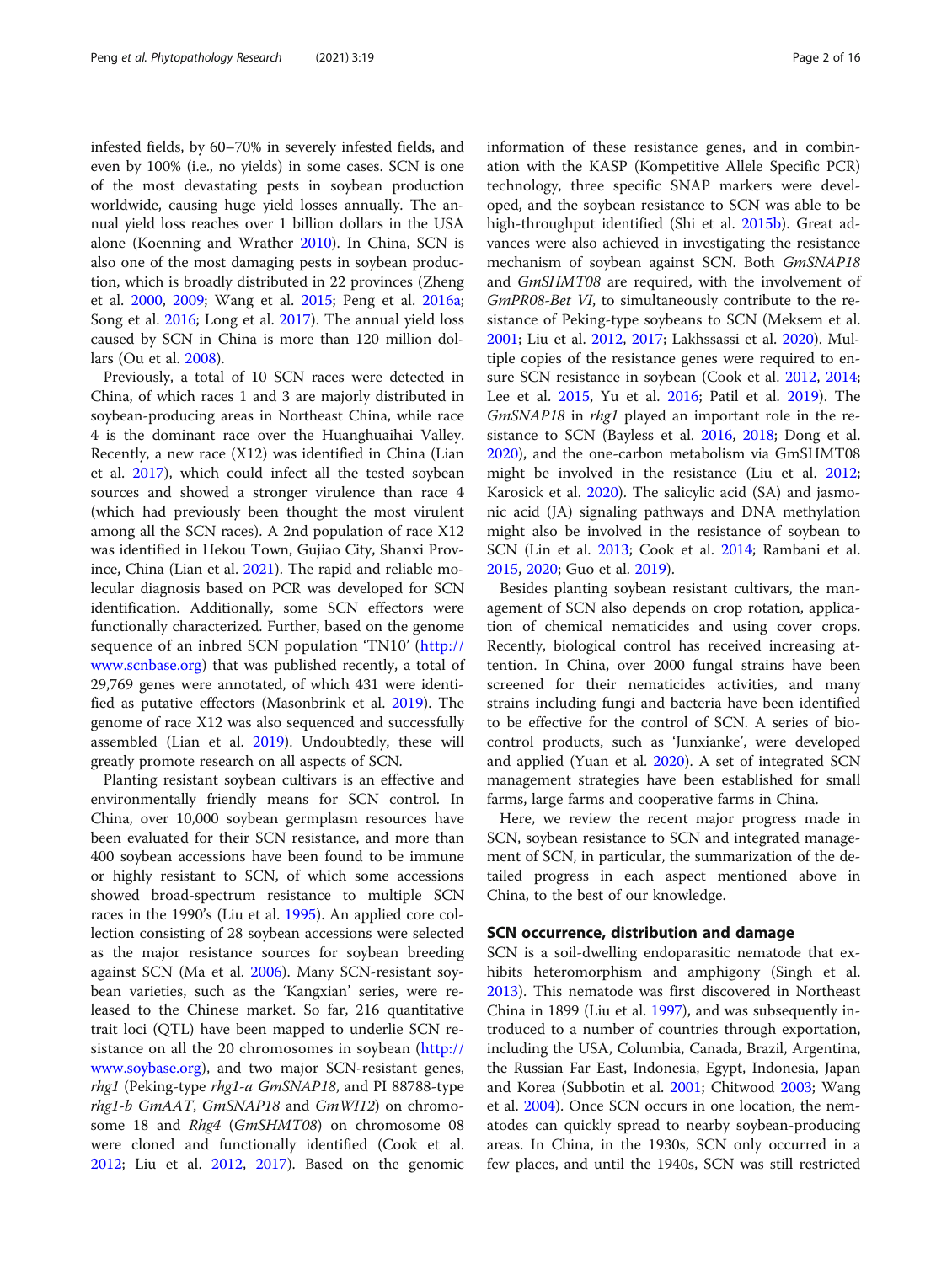in the Northeast and the Huanghuaihai Valley, the two principal soybean production areas in China. However, thus far, it has been detected in 22 provinces/municipalities of China: Heilongjiang, Liaoning, Jilin, Inner Mongolia Autonomous Region, Hebei, Henan, Beijing, Shandong, Shanxi, Anhui, Shaanxi, Jiangsu, Hubei, Shanghai, Zhejiang, Guangxi, Guizhou, Yunnan, Jiangxi, Gansu, Ningxia and Xinjiang Uygur Autonomous Region (Zheng et al. [2000](#page-15-0), [2009](#page-15-0); Wang et al. [2015](#page-15-0); Peng et al. [2016](#page-14-0); Song et al. [2016;](#page-15-0) Long et al. [2017;](#page-14-0) Luo et al. [2019\)](#page-14-0).

The whole life cycle of SCN includes egg, three juvenile (J2, J3 and J4) and adult (female and male) stages. No unusual biological differences have been shown in SCN between the populations in China and those in the rest of the world. SCN can infect only a relatively narrow range of hosts. The main hosts are all leguminous plants, including soybean, mungbean, green pea and numerous types of edible beans. SCN can also damage nonleguminous plants in China, such as Rehmannia glutinosa, Paulownia fortune, sesame (Sesamum indicum), tobacco (Nicotiana tabacum) and tomato (Peng et al. 1999).

After infection by SCN, soybean exhibits a series of symptoms. Above the ground, the plants show growth retardation, stunting, yellowing of the cotyledons and true leaves, and chlorosis. The seriously infected seedlings stop growing, eventually leading to death (Fig. 1a). The flower buds are clustered, the internodes are shortened, the flowering time is delayed, the pods cannot be set or only few pods are set, and the leaves become yellow. Sometimes, large areas of seriously infected soybean fields become so yellow and withered that it looks as if they were on fire, so SCN disease is also called 'Fire Dragon Yangzi'. Under the ground, the main roots and lateral roots develop poorly, but the number of fibrous roots is increased. As a result, the whole root system presents hair-like fibrous roots. The number of nitrogen-fixing nodules is reduced. Also, the swollen and white to cream-colored SCN females (Fig. 1b) can be observed on the infected lateral roots four to six weeks after planting.

SCN has become one of the most economically important pathogens of soybean worldwide, posing a serious threat to sustainable soybean production, and causing devastating soybean yield losses annually (Koenning and Wrather [2010;](#page-13-0) Kim et al. [2016](#page-13-0); Peng et al. [2016](#page-14-0)). The annual yield loss caused by SCN was estimated at more than 1 billion dollars in The United States alone (Koenning and Wrather [2010\)](#page-13-0). SCN is also the most severe pest of soybean in China, resulting in an annual yield loss of more than 120 million dollars (Ou et al. [2008\)](#page-14-0).

### SCN species, races and HG types

Since Heterodera sojae was first reported in soybean in Korea (Kang et al. [2016](#page-13-0)), this nematode has also been found in soybean roots and rhizosphere soil in Wuyuan, Jiangxi Province, China, as a newly recorded species in China (Zhen et al. [2018](#page-15-0)). Therefore, there are now two species of soybean cyst nematodes (H. glycines and H. sojae) damaging soybean. H. sojae can infect 10 crops: soybean, jequirity, cowpea, pea, lentil, mungbean, adzuki bean, sword bean, green beans and alfalfa. However, H. sojae can complete its life cycle only in soybean. Among 40 soybean cultivars evaluated for resistance to H. sojae, 19 were highly susceptible, 11 were moderately susceptible, 5 were moderate resistant, and 5 were highly resistant (Zhen et al. [2018](#page-15-0)).

The complete characterization of the race scheme was developed for *H. glycines* based on the phenotypic responses of soybean to four host differentials ('PI 548402' ('Peking'), 'Pickett', 'PI 88788' and 'PI 90763'). Accordingly, a total of 16 races were designated (Riggs and Schmitt [1988](#page-15-0)). Subsequently, an HG type test was developed on the basis of the resistance of SCN to seven indicator lines (Peking, PI 88788, PI 90763, 'PI 437654', 'PI 209332', 'PI 89772' and 'PI 548316 (Cloud)) (Niblack et al. [2002\)](#page-14-0). In 1984, two SCN races (races 1 and 3) were first reported in Northeast China, of which SCN race 1 occurred in Liaoning Province and Jilin Province, while SCN race 3 was found in Heilongjiang Province and Jilin Province, east of Liaoning Province, and Inner Mongolia

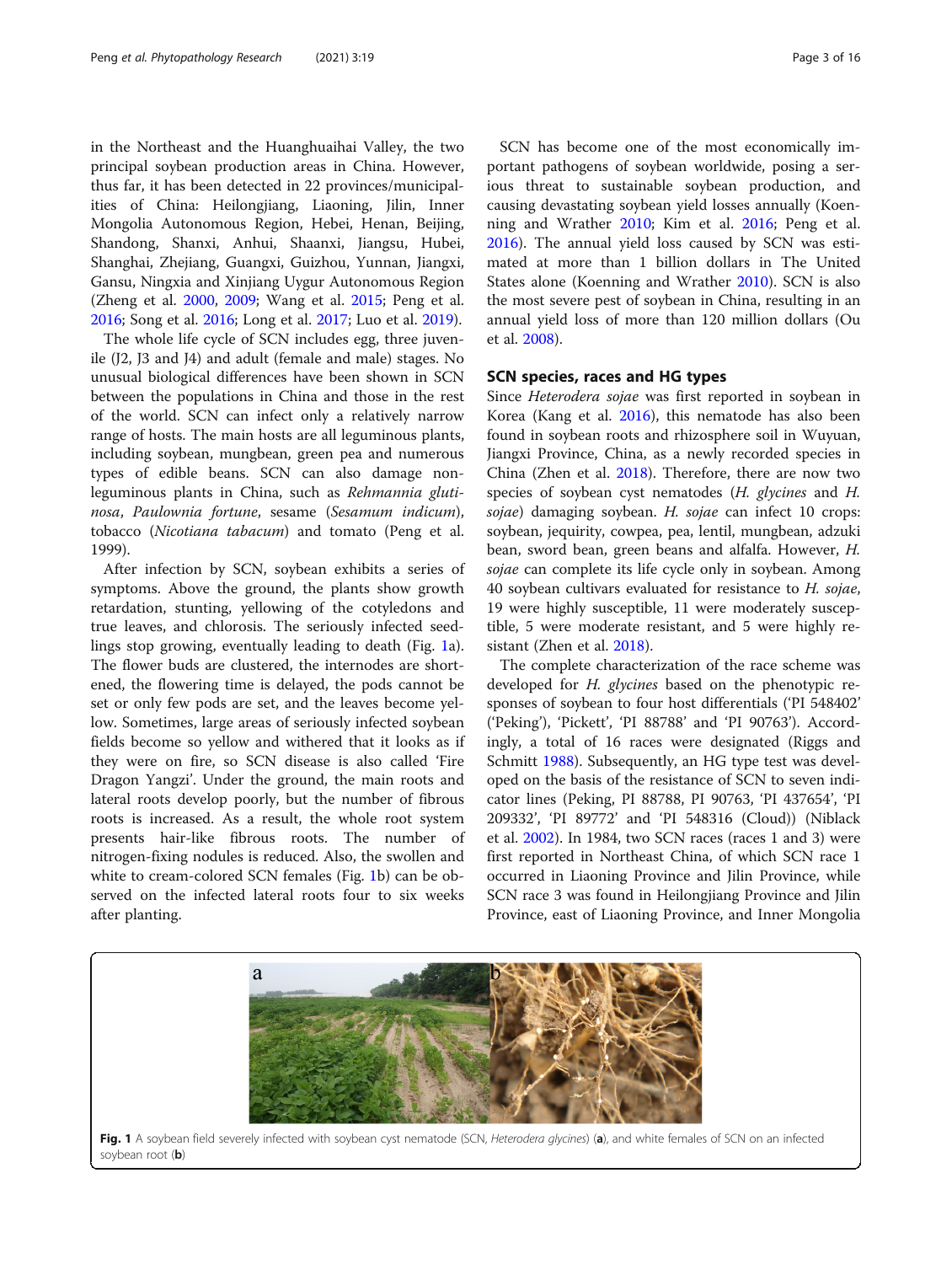Autonomous Region. After that, SCN races 2, 4, 5 and 7 were identified in Shandong Province, the Yellow River Valley, Anhui Province and Shandong Province, respectively (Chen et al. [1987;](#page-12-0) Liu et al. [1995\)](#page-14-0). To date, 11 SCN races (1–7, 9, 13, 14 and X12), and 9 HG types (0, 7, 2.7, 5.7, 1.3.7, 2.5.7, 1.2.5.7, 1.3.4.7 and 1.2.3.5.7) have been reported in China (Lian et al. [2017](#page-13-0)). The increased virulence of SCN has been observed in recent years, and the dominant races appear to be shifting in China (Lian et al. [2017;](#page-13-0) Hua et al. [2018](#page-13-0)). To some extent, this indicates the impact of ecological environment on the evolution of virulence in nematode, which is a serious threat to agro-ecology and agricultural production.

The SCN race X12 was recently isolated and identified from a heavily SCN-infected soybean field in Xingjiashe of Gujiao City, Shanxi Province, China. This race is able to successfully parasitize all SCN-resistant soybean germplasm sources tested thus far, including the four differentials (Peking, Pickett, PI 88788 and PI 97603) of the race scheme, the seven indicator lines used for the HG type test, and also 'ZDD2315' ('Huipizhiheidou'), the most promising elite resistant germplasm in China. Indeed, except for the newly identified SCN race X12, ZDD2315 is resistant to all the SCN populations identified so far (Lian et al. [2017](#page-13-0)). PI 437654, which is vulnerable to few natural SCN populations, is another elite resistant germplasm from the United States. X12 has become a potentially serious threat to the soybean production in China. Since X12 shows a super-virulence, even stronger than SCN race 4, it is estimated that there are new or additional virulence effectors in X12. Recently, the second population of race X12 was found in Hekou Town, Gujiao City, Shanxi Province, China (Lian et al. [2021](#page-13-0)). Both X12 populations were detected at different locations within a city, suggesting that X12 is spreading slowly, but even so, it should be documented in great detail. It is not yet known how and why the new race X12 was formed and spread in the city. The highly toxic SCN race 4 occurs at a serious level in Shanxi Province in China, and therefore it has been proposed that X12 might have evolved from race 4 under conditions suitable for SCN propagation, including suitable soil and climate conditions, and also the lack of SCN-resistant cultivars in this city (Lian et al. [2021](#page-13-0)).

#### SCN genome

The genetic map of SCN with 10 linkage groups was reported in 2005 (Atibalentja et al. [2005](#page-12-0)). A draft genome of an inbred SCN H. glycines population TN10 (Hg type 1.2.6.7) was recently published (Masonbrink et al. [2019](#page-14-0)). The 738 identified contigs were assembled into 123 Mb, and 29,769 genes were annotated (Masonbrink et al. [2019](#page-14-0); [http://www.scnbase.org\)](http://www.scnbase.org). Lian et al. ([2019](#page-14-0)) applied PacBio sequencing and Hi-C to assemble the genome of

the new race X12 (Hg type 1.2.3.4.5.6.7). Using whole genome shotgun (WGS) sequencing, Illumina pairedend sequencing, Pacific Biosciences (PacBio) sequencing, 10× Genomics linked reads and high-throughput chromatin conformation capture (Hi-C) genome scaffolding techniques, a 141.01 Mb assembled genome was obtained with scaffold and contig N50 sizes of 16.27 Mb and 330.54 Kb, respectively. Using de novo, homolog and RNAseq data generated from eggs, J2, J3 and J4 of race X12, a total of 11,882 genes were predicted, and 79.0% of homologous sequences were annotated in the genome (Lian et al. [2019\)](#page-14-0). Obviously, both the estimated genome size and the numbers of annotated genes were significantly different between two races X12 and TN10 (Lian et al. [2019;](#page-14-0) Masonbrink et al. [2019\)](#page-14-0). For the TN10 genome, those contigs were not successfully assembled into chromosomes (Masonbrink et al. [2019\)](#page-14-0), while the X12 genome obtained was a chromosome-level genome (Lian et al. [2019\)](#page-14-0). However, all these high-quality TN10 and X12 genome data will provide extremely valuable information for further investigation of SCN at molecular level, including SCN-plant interaction and co-evolution, molecular breeding, and also the molecular mechanism underlying the high virulence of X12.

#### SCN diagnosis

SCN H. glycines belongs to the schachtii group, which includes various species only differing in minor morphological and morphometrical characters (Subbotin et al. [2001](#page-15-0)). Traditional diagnosis of this group of cyst nematodes, based on morphology and morphometrics, is time-consuming and difficult, even for taxonomists. In practice, the cyst-forming nematodes are assumed to be SCN H. glycines if they are found in infested field with a soybean planting history (Riggs and Niblack [1993](#page-15-0)).

PCR-based diagnostics provides an attractive solution for rapid SCN identification. One or several species in a mixed population can be detected by a single PCR with specific primer combinations or multiplex PCR. This technology has been widely applied in nematology for the diagnosis and identification of various agricultural nematodes, such as Globodera pallida and G. rostochiensis (Subbotin et al. [2001\)](#page-15-0), Bursaphelenchus xylophilus (Kikuchi et al. [2009](#page-13-0)), Radopholus similis (Peng et al. [2012a\)](#page-14-0), Heterodera filipjevi (Peng et al. [2013\)](#page-14-0) and Meloi-dogyne hapla (Peng et al. [2017](#page-14-0)).

To distinguish *H. glycines* from other cyst nematodes, PCR amplification with 12 RAPD primers was performed, which produced 169 bands. Using the primer OPA06 produced clear bands that visibly distinguished H. glycines from the other 10 cyst nematodes tested. After sequencing the specifically amplified OPA06477 fragment, a specific SCAR primer set, SCNFI/SCNRI, was designed for H. glycines. Using SCNFI (5'-GGACCC)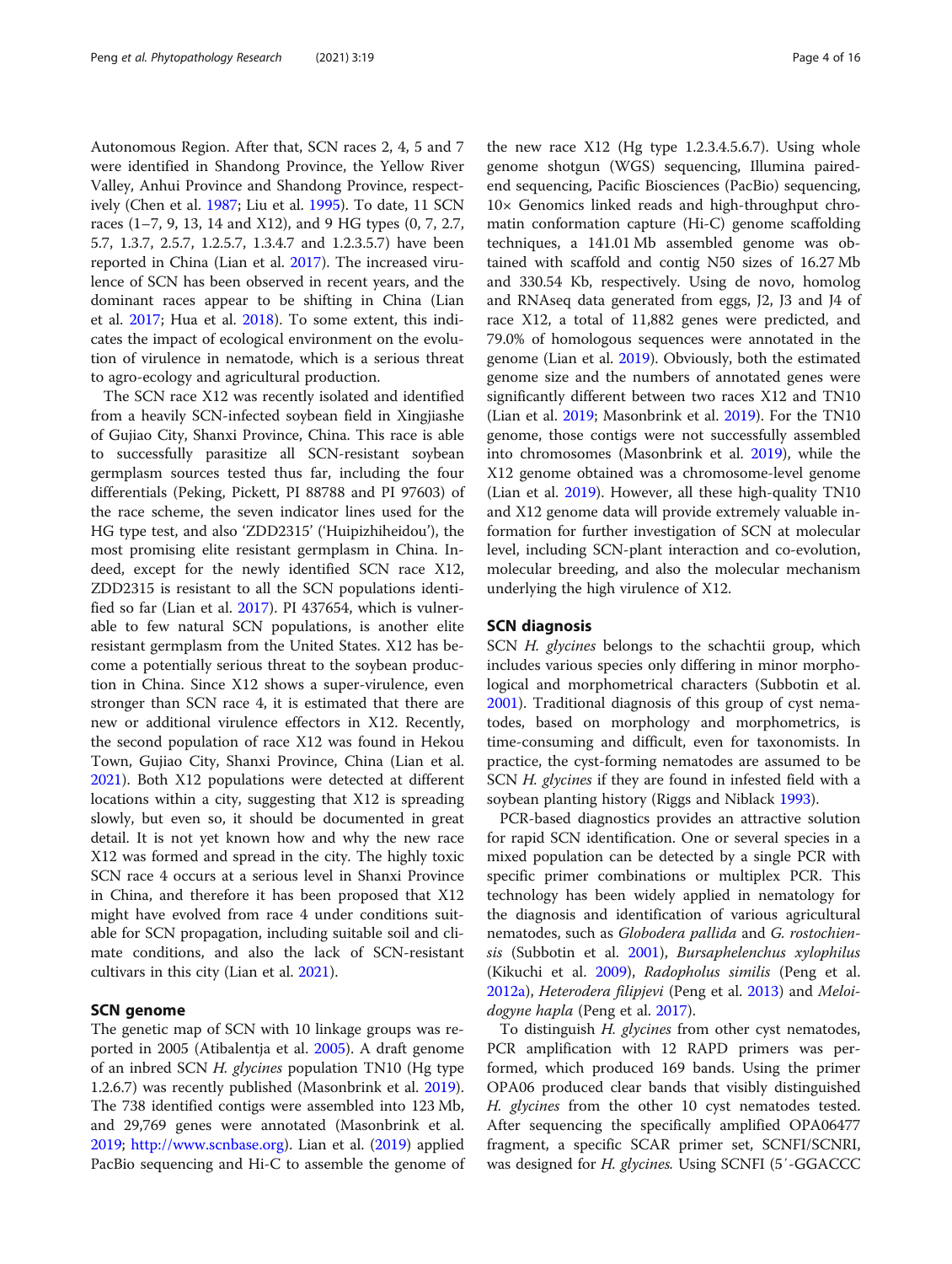TGACCAAAAAGTTTCCGC-3′) and SCNRI (5′- GGACCCTGACGAGTTATGGGCCCG-3′), a fragment of 477-bp was amplified by PCR. As the positive control, duplex PCR amplification was designed using the universal primers D2A/D3B with a single amplified fragment of 800 bp for all the isolates. The amplified fragment using this set of universal primers indicates the presence of nematode DNA template in samples to avoid false negative results. The SCAR primer set was successfully used in direct, fast and reliable PCR assays to diagnose SCN H. glycines. The SCAR markers can be amplified from genomic DNA of a single J2 or female nematode (Ou et al. [2008\)](#page-14-0).

To discriminate H. glycines from H. avenae, on the basis of the previously identified RFLPs and the sequences of rDNA-ITS regions of Chinese H. glycines and H. avenae populations (Zheng et al. [2000\)](#page-15-0), a duplex PCR was conducted. The species primer GlyF1 (5′-TTACGG ACCGTAACTCAA-3′) was specifically designed for H. glycines, and a universal primer rDNA2 (5′-TTTCACTC GCCGTTACTAAGG-3′) was combined with GlyF1 to form a primer set, resulting in a specific amplicon of 1811 bp. Another primer set, the universal D3A primer (5′-GACCCGTCTTGAAACACGGA-3′) and D3B primer (5′-TCGGAAGGAACCAGCTACTA-3′), was used as the positive control with an amplified fragment of 345 bp (Peng et al. [2001;](#page-14-0) Subbotin et al. [2001\)](#page-15-0).

However, we need to modify the current molecular diagnosis technology and develop a RPA (Recombinase Polymerase Amplification) assay and test strip technique, and also a real-time PCR technique to quantify SCN in soils for providing practical recommendations to the growers.

#### SCN effectors

Effectors are the key for nematodes to parasitize their plant hosts (Juvale and Baum [2018](#page-13-0); Vieira and Gleason [2019](#page-15-0)). In total, 431 putative effectors were identified in the SCN genome (Masonbrink et al. [2019](#page-14-0)). However, only a few effectors have been functionally characterized. The pectate lyases are known to play a key role in pectin degradation by catalyzing the random cleavage of internal polymer linkages (endo-pectinases). de Boer et al. ([1996](#page-13-0)) reported two putative pectate lyase genes (Hgpel-1and Hg-pel-2) that are expressed in the subventral esophageal glands of H. glycines. RNAi silencing of the pectate lyase gene, hg-pel, in H. glycines caused a change in sexual fate, which favored male development on roots (Bakhetia et al. [2007\)](#page-12-0). The pectate lyases have been identified in several sedentary plant parasitic nematodes (PPNs), such as species of Heterodera, Globodera and Meloidogyne (Popeijus et al. [2000](#page-15-0); Peng et al. [2012b\)](#page-14-0). A pectate lyase gene, Hg-pel-5, was cloned from H. glycines. Hg-pel-5 encodes a protein of 227 amino acids, which was found to be accumulated in the subventral esophageal gland cells of H. glycines. The Hg-pel-5 transcripts were mainly expressed at the preJ2 and early parasitic J2 stages (Peng et al. [2012b\)](#page-14-0). Subsequently, four other pectate lyase genes named Hg-pel-3, Hg-pel-4, Hgpel-6 and Hg-pel-7, were cloned from H. glycines and characterized. The predicted protein sequences of HG-PEL-3, HG-PEL-4 and HG-PEL-6 differed significantly from three previously reported pectate lyases of H. glycines (HG-PEL-1, HG-PEL-2 and HG-PEL-7) in both amino acid sequences and genomic structures. Phylogenetic analysis revealed that the pectate lyases of  $H$ . glycines were clustered into distinct clades, and they might have evolved from at least two ancestral genes. Furthermore, multiple Hg-pel-6-like genes were presented in the H. glycines genome. Four pectate lyases (Hg-pel-3, Hg-pel-4, Hg-pel-6 and Hgpel-7) were actively accumulated in the subventral esophageal gland cells, and their corresponding genes were strongly expressed at the egg, pre J2 and early parasitic J2 stages. These proteins play a role in the migratory phase of the nematode life cycle. Knockdown of Hg-pel-6 by in vitro RNA interference resulted in a 46.9% reduction in J2 numbers and a 61.5% decrease in female numbers of H. glycines in the infected plants (Peng et al. [2016b\)](#page-14-0). All these results suggest that two types of pectate lyases are present in the H. glycines genome and may play different roles during infection.

The expanded protein (expansin) is secreted through the stylet of nematodes. Two expansin genes  $(Hg\text{-}exp\text{-}1$ and Hg-exp-2), which encode proteins of 288 and 295 amino acids, respectively, were successfully identified from the J2s of H. glycines. Both predicted proteins contain a signal peptide at the N-terminal, and have no any predicted transmembrane domains. They were expressed in the subventral esophageal gland cells of H. glycines. After RNAi silencing of Hg-exp-1, the numbers of J2s and females in soybeans were decreased by 38.3 and 43.4%, respectively. The important roles of these two expansin genes in the early parasitic process of  $H$ . glycines have been clarified (Zhang et al. [2018\)](#page-15-0).

Two new lysozyme genes (Hg-lys1 and Hg-lys2) were cloned from SCN and further characterized. The transcripts of both Hg-lys1 and Hg-lys2 were accumulated in the intestine of SCN. Both  $Hg$ -lys1 and  $Hg$ -lys2 were upregulated when the SCN J2s were exposed to the Grampositive bacteria Bacillus thuringiensis, Bacillus subtilis or Staphylococcus aureus. Knockdown of these two lysozyme genes by in vitro RNA interference caused a significant decrease in the survival rate of SCN. Thus, the lysozyme is very important for the survival and defense of SCN (Wang et al. [2019](#page-15-0)).

The effector Hg16B09 was functionally characterized via soybean hairy root transformation, and the results verified that Hg16B09 enhances the susceptibility of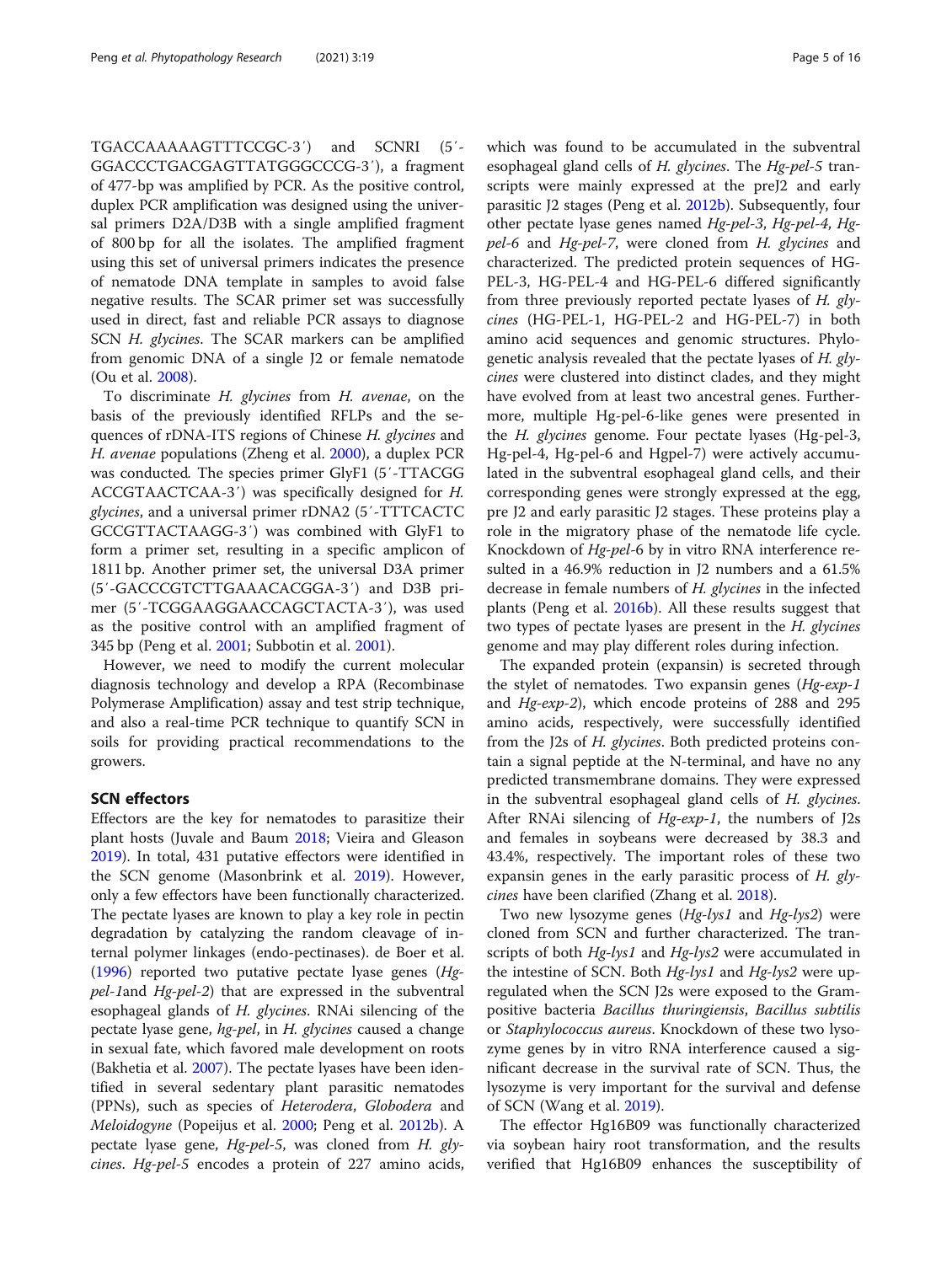soybean to SCN, so it is a virulent SCN effector (Hu et al. [2019\)](#page-13-0).

Recently, by single-nematode sequencing, 48 differentially expressed genes (DEGs) encoding putative effectors were identified in the three SCN contrasts: Peking<sub>vir</sub> vs Avr, Peking<sub>vir</sub> vs PI 88788 $_{vir}$ , and PI 88788 $_{vir}$  vs Avr. In particular, the selection of virulent SCN individuals on Peking led to a distinctly altered transcriptome. Among the identified putative DEGs, 5 were consistently expressed among all the three contrasts, 4 of which (Hetgly.G000017083, Hetgly.G000017105, Hetgly.G000025902 and Hetgly.G000028833) encoding a putative gland protein G17G01, a SRCR, pectin-lyase and lectin-like domains-containing protein, and two dorsal gland proteins, respectively, were all down-regulated in Peking-virulent (Peking<sub>vir</sub>) individuals. The downregulation of SCN genes may be associated with the initiation of ETI (effector-triggered immunity) in the host in response to nematode infection. However, the transcriptome of virulent SCN individuals on PI 88788 was similar to avirulent ones except for a few genes, suggesting a different virulence strategy of SCN to Peking (Ste-Croix et al. [2021](#page-15-0)). All these indicate the importance of effectors on SCN virulence.

# SCN-resistant soybean germplasm resources and cultivars

Planting resistant soybean varieties is an effective and environmentally friendly means for the control of SCN. It is a top priority to screen more resistant germplasm sources and breed more resistant cultivars. In China, during 1986–1992, the Coordinative Group of Evaluation (CGE) of Soybean Cyst Nematode organized Chinese scientists to test and evaluate soybean germplasm resources for their resistance against SCN. The evaluation and grading standard of resistance was taken as follows: immune (without any cysts in plants), highly resistant (with 0.1–3.0 cysts per plant), moderately resistant (with 3.1–10.0 cysts per plant), susceptible (with 11– 30.0 cysts per plant), and highly susceptible (with more than 30.1 cysts per plant) (CGE [1993\)](#page-12-0). More than 10,000 accessions of soybean germplasm were evaluated for their resistance to SCN races 1, 3 and 4. Among them, 128 soybean accessions were resistant to SCN race 1 (including 16 accessions with immunity to race 1); 288 accessions were resistant to SCN race 3; and 30 accessions showed immunity to, and 11 accessions were resistant to SCN race 4. Notably, four accessions ('Wuzaiheidou', 'Huipizhiheidou', 'Longraodaheidou' and 'Wupuheidou') were resistant to all these three SCN races (CGE [1993](#page-12-0); Liu et al. [1995](#page-14-0)). Subsequently, the distribution and phenotypes of 432 immune or highly resistant Chinese accessions were surveyed, and a general core collection was established using a range of sampling methods (Cui

et al. [2003\)](#page-12-0). Prior to 2006, in China, a primary core collection containing 149 entries was selected following a survey of the distributions and phenotypes of 432 SCN immune or highly resistant Chinese accessions. Finally, 28 accessions containing eight bred lines and 20 landraces from 12 provinces were selected to construct the applied core collection. This collection consisted of seven immune and 21 highly resistant accessions, of which four accessions were resistant to the three SCN races, two accessions were resistant to two SCN races and the others were only resistant to a single SCN race. These resistant accessions were derived from 12 provinces, including Heilongjiang Province (2), Jinlin Province (2), Liaoning Province (1), Heibei Province (3), Shanxi Province (10), Shaanxi Province (2), Shandong Province (2), Jiangsu Province (1), Anhui Province (1), Jiangxi Province (1), Hubei Province (1), Hunan Province (1) and Guizhou Province (1) (Ma et al. [2006\)](#page-14-0). Since then, many additional soybean resources and cultivars have been tested for their SCN resistance, and many new SCN-resistant resources and cultivars have been identified (Liu et al. [2008](#page-14-0), [2015;](#page-14-0) Kong et al. [2012](#page-13-0); Li et al. [2013;](#page-13-0) Han et al. [2015](#page-13-0)). Li et al. [\(2017\)](#page-13-0) tested 779 soybean germplasm sources for their resistance to SCN race 3 by a pot experiment, using infected soil cultivated with soybean plants during 2006–2014. Among them, 19 resistant germplasm sources showed resistance to SCN race 3, including 'Fengyuan 001–3', 'W93155', 'Jihuang 229', 'Hejiao 01–1900', 'W94128–8', 'YX04–6561', 'W7491', 'W201 102–25', 'Qihuang 30', 'Qihuang 31', 'Kangxian 6', 'Kanxian 7', 'Bainong 9', 'CM2008–12', 'Jiyu 407', 'Qihuang32', 'Qihuang 28', 'Qihuang 33' and 'BN10'. These varieties (lines) could be used as the SCNresistant parents for breeding.

In the USA, Guo et al. [\(2006\)](#page-13-0) identified a broadspectrum source, 'PI 404198A', which conferred resistance to races 1, 2 and 5. Jiao et al. ([2015a\)](#page-13-0) discovered that 'PI 437655'conferred broad-spectrum resistance to SCN, which was also resistant to SCN LY2. Arelli et al. ([2015\)](#page-12-0) screened 100 new soybean accessions and identified 67 accessions conferring resistance to SCN races 2, 3 or both. Among them, due to the yellow seed-coat and resistance to both SCN races 2 and 3, 17 accessions might be the good germplasm sources for breeding. Additionally, some SCN-resistant accessions, such as PI 437654 and 'PI 567516C', still conferred resistance to other nematodes such as root-knot nematode Meloidogyne incognita and reniform nematode (Rotylenchulus reniformis) (Ha et al. [2007;](#page-13-0) Jiao et al. [2015a\)](#page-13-0).

The SCN resistance of the commercial soybean varieties is mostly derived from three accessions: PI 88788, PI 209332 and Peking (about 90%) (Winter et al. [2006](#page-15-0)). Both PI 437654 and Huipizhiheidou are also good sources of SCN-resistant germplasm conferring broad-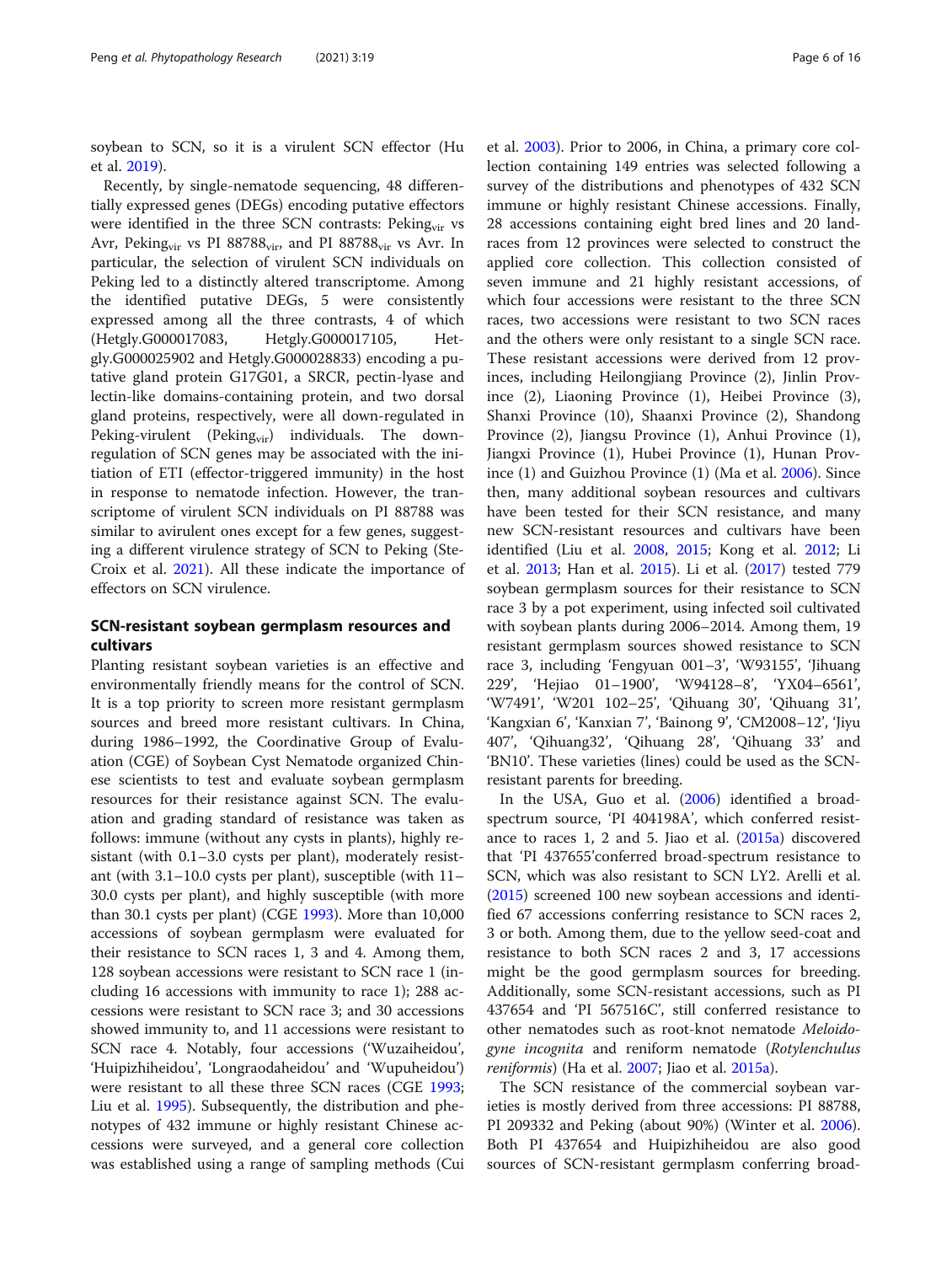spectrum resistance to almost all of the SCN races, and were utilized to breed some SCN-resistant cultivars such as Hartwig (Anand [1992\)](#page-12-0). According to the statistics, around 90% of varieties were bred using PI 88788 as the SCN-resistant source in the central US. However, due to long-term planting of the cultivars which just carry single SCN-resistant resources, such as PI 88788, virulent nematode populations have been developed on most known resistant sources (Mitchum et al. [2007](#page-14-0); Colgrove and Niblack [2008](#page-12-0); Mitchum [2016](#page-14-0)). During the longterm incompatible interaction between resistant host soybeans and SCN, the soybeans gradually become domesticated under the selection pressure and then partially, or even entirely, lose their resistance. The soybean source Peking, conferring resistance to SCN races 1, 3 and 5, showed moderate susceptibility to a SCN population continuously selected on a resistant soybean line (RIL ExF67). In contrast, it still displayed resistance to the SCN population that was continuously selected on a susceptible line (RIL ExF63) for about 60 generations over 5 years (Kandoth et al. [2017\)](#page-13-0). Clearly, it is essential to endlessly screen and identify new resistant sources, and to breed and plant new resistant cultivars derived from different resistant resources for the long-term management of this nematode.

# QTL underlying SCN resistance mapped in soybean

The resistance of soybean to SCN is very complicated and controlled by multiple genes (QTL). So far, 216 QTL were mapped to underlie SCN resistance in soybean, and these QTL are distributed on all 20 chromosomes [\(http://www.soybase.org\)](http://www.soybase.org). However, many QTL were not consistently mapped. The cqSCN-001 (rhg1) on chromosome 18 (Concibido et al. [1994](#page-12-0), [1997](#page-12-0); Webb et al. [1995](#page-15-0); Meksem et al. [2001](#page-14-0); Yue et al. [2001](#page-15-0), Glover et al. [2004](#page-13-0); Guo et al. [2006\)](#page-13-0) and cqSCN-002 (Rhg4) on chromosome 08 (Concibido et al. [1994](#page-12-0); Webb et al. [1995](#page-15-0); Mahalingam and Shorupska [1995](#page-14-0); Meksem et al. [2001](#page-14-0); Guo et al. [2005](#page-13-0), [2006](#page-13-0)) are the most important QTL underlying SCN resistance in soybean. They have been consistently mapped in a number of SCN-resistant sources and are thought to be the two major QTL controlling SCN resistance in soybean (Concibido et al. [2004](#page-12-0)). Meanwhile, the cqSCN-003 on chromosome 16 (Concibido et al. [1996,](#page-12-0) [1997;](#page-12-0) Glover et al. [2004](#page-13-0)), cqSCN-005 on chromosome 17 (Kazi et al. [2010](#page-13-0)), cqSCN-006 on chromosome 15 and cqSCN-007 on chromosome 18 (Wang et al. [2001;](#page-15-0) Winter et al. [2007;](#page-15-0) Kim et al. [2011](#page-13-0); Kim and Diers [2013;](#page-13-0) Yu and Diers [2017](#page-15-0)), qSCN10 on chromosome 10 and qSCN18 on chromosome 18 (Vuong et al. [2010](#page-15-0), [2015](#page-15-0); Usovsky et al. [2021](#page-15-0); Zhou et al. [2021](#page-15-0)), FGAM1 on chromosome 18 (Bao et al. [2014](#page-12-0)), two new QTL on chromosomes 18 and 20 in PI 437655 (Jiao et al. [2015b\)](#page-13-0), and rhg2 on chromosome 11 (Suzuki et al. [2020](#page-15-0)) were genetically mapped.

In addition, many other important QTL have been mapped in some soybean sources underlying resistance to multiple SCN races. Guo et al. ([2005](#page-13-0)) mapped six QTL on chromosomes 8, 11, 15, 16, 18 and 19 in PI 97603, with resistance to SCN race 3, races 2 and 5, race 5, races 2 and 3, races 2, 3 and 5, and race 3, respectively. Guo et al. [\(2006\)](#page-13-0) continued to map four QTL on chromosomes 3, 8, 11 and 18 in 'PI 404198A', conferring resistance to SCN race 5, race 1, races 1 and 5, and races 1, 2 and 5, respectively. Winter et al. [\(2007\)](#page-15-0) mapped three QTL on chromosomes 9, 10 and 20 in 'PI 464925B'. In PI 437654, eight QTL were mapped on chromosomes 1, 4, 8, 9, 11, 12, 18 and 20 with resistance to SCN races 2 and 3, race 3, races 1 and 3, race 1, races 1, 3 and 5, race 1, races 1, 2, 3 and 5, and races 3, 5 and 14, respectively (Wu et al. [2009\)](#page-15-0).

In China, Chang et al. [\(2011\)](#page-12-0) mapped seven QTL, Qscn3–1 on chromosome 15, Qscn3–2 on chromosome 18, Qscn3–3 on chromosome 16, Qscn14–1 on chromosome 10, Qscn14–2 on chromosome 10, Qscn14–3 on chromosome 17, and Qscn14–4 on chromosome 16, in a Chinese resistant soybean source 'L-10', with the first three conferring resistance to SCN race 3, and the last four conferring resistance to SCN race 4. Through genotyping by specific locus amplified fragment sequencing (SLAF-seq) and genome-wide association study (GWAS) analyses, 19 QTLs including three new QTLs were identified in 131 novel soybean sources conferring resistance to SCN race 3, 4 or both (Han et al. [2015\)](#page-13-0). Furthermore, Yang et al.  $(2021)$  mapped the  $qSCN3-1$  on chromosome 01 in the Chinese soybean line 'Zhongpin 03– 5373' with resistance to SCN race 3.

Due to the importance of *rhg1* in the resistance of soybean to SCN, fine mapping of this locus was performed. Ruben et al. ([2006\)](#page-15-0) analyzed the recombination events at rhg1-a using nine DNA markers, performed the genomic analyses of rhg1-a, constructed the physical map of rhg1-a using Forrest BAC library, and eventually cloned a leucine-rich repeat-receptor like kinase (LRR-RLK) gene, which was tightly linked with the two neighboring genes: a laccase gene and a hydrogen sodium ion antiporter gene (Afzal et al. [2012\)](#page-12-0). Kim et al. [\(2010\)](#page-13-0) narrowed the resistance of rhg1 to a genomic region of 67 kb containing 11 genes by screening the recombinants using four different recombinant inbred lines (RILs) populations, laying a basis for the functional identification of the *rhg1-b* gene (Cook et al. [2012\)](#page-12-0).

#### SCN-resistant genes identified in soybean

The *rhg1* on chromosome 18 and the *Rhg4* on chromosome 08 are the two major QTL underlying the resistance to SCN in soybean (Meksem et al. [2001](#page-14-0); Concibido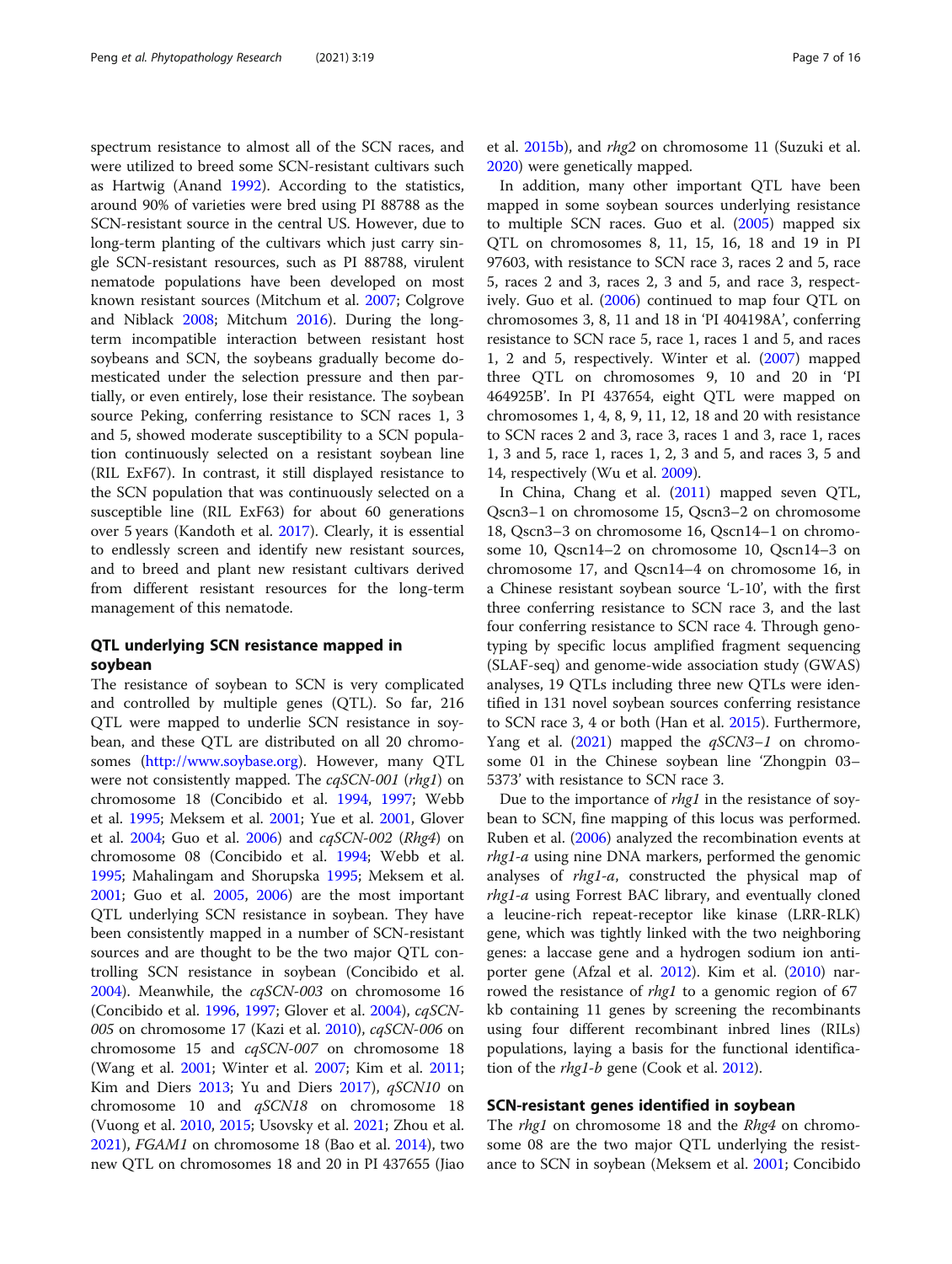et al. [2004](#page-12-0)). The rhg1 contains two types: Peking-type rhg1-a and PI 88788-type rhg1-b (Brucker et al. [2005](#page-12-0); Kim et al. [2010](#page-13-0)). The Peking-type soybeans require both rhg1-a and Rhg4 for the SCN resistance, while only rhg1-b is sufficient for the SCN resistance in PI 88788 type soybeans (Meksem et al. [2001](#page-14-0); Brucker et al. [2005](#page-12-0)). Two LRR-RLK genes within these two QTL had been considered as the SCN-resistant genes until two reports provided functional validation that neither of these two LRR-RLKs conferred the SCN resistance (Melito et al. [2010](#page-14-0); Liu et al., [2011b](#page-14-0)). From a 67-kb resistant rhg1 candidate genomic region (Kim et al. [2010\)](#page-13-0), Cook et al. ([2012](#page-12-0)) identified multiple tandem copies of a genomic segment of about 31 kb in the SCN-resistant soybeans (three copies in Peking-type soybeans, and 10 copies in PI 88788-type soybeans), while only one copy of this segment in the susceptible soybeans such as Williams 82. This multiple tandem genomic segment contains four whole genes and a partial gene, of which, three genes (Glyma.18 g022400 (GmAAT, an amino acid transporter), Glyma.18 g022500 (GmSNAP18, an α-SNAP, αsoluble N-ethylmaleimide sensitive factor (NSF) attachment protein) and Glyma.18 g022700 (GmWI12, a wound-induced protein)) were demonstrated to simultaneously contribute to the SCN resistance in PI 88788 type soybeans (Cook et al. [2012\)](#page-12-0). As such, the SCN resistance of *rhg1-b* is accomplished by multiple copies of three tandem genes, which was verified by follow-up reports (Cook et al. [2014](#page-12-0); Lee et al. [2015;](#page-13-0) Yu et al. [2016](#page-15-0)). Meanwhile, the sole GmSNAP18 in a Peking-derived soybean cultivar 'Forrest', showing five-nucleotide polymorphisms resulting in five-amino acid residue alterations as compared with *rhg1-b GmSNAP18*, was cloned by high density genetic mapping and RSE-seq (Region-Specific Extraction Sequencing) and functionally identified as the rhg1-a gene (Liu et al. [2017](#page-14-0)). The GmSHMT08 (Glyma.08 g108900, a serine hydroxymethyltransferase) on chromosome 08 was cloned from the resistant Forrest and functionally validated as the Rhg4 gene (Liu et al. [2012\)](#page-14-0). The *rhg1-a GmSNAP18* together with Rhg4 GmSHMT08 mediate the SCN resistance of Peking-type soybeans against SCN (Liu et al. [2012](#page-14-0), [2017](#page-14-0); Kandoth et al. [2017\)](#page-13-0). In addition, the  $GmSNAPI1$  (Glyma.11 g234500, another  $\alpha$ -SNAP) on chromosome 11 was identified as a minor gene contributing to the resistance of soybean to SCN (Matsye et al. [2012](#page-14-0); Lakhssassi et al. [2017\)](#page-13-0).

On the other hand, some other candidate genes were identified as likely contributors to the SCN resistance in soybean. These candidate genes include Glyma.10 g194800, Glyma.10 g195600, Glyma.10 g195700 and Glyma.10 g196700 in  $qSCN10$ , encoding a bZIP transcription factor, an SNF7 family protein, a receptor-like kinase and a CC-NBS-LRR protein, respectively (Vuong et al. [2010](#page-15-0); Kadam et al. [2016](#page-13-0); Zhou et al. [2021\)](#page-15-0); the transcription factor Glyma.11 g230200 in qSCN11 (Kadam et al.  $2016$ ); and  $Glyma.18 g244200$  and Glyma.18 g244600 encoding a mitogen-activated protein kinase and an AP2 domain transcription factor, respect-ively, in qSCN18 (Usovsky et al. [2021](#page-15-0)).

In China, Liu et al. ([2019](#page-14-0)) reported that three candidate genes, Glyma.09 g054000, Glyma.16 g065700 and Glyma.18 g192200, likely conferred resistance to SCN race 4 by comparative genomic analyses of two segregating PI 437654 mutants generated via EMS mutagenesis. (Ge et al. [2018\)](#page-13-0). Yang et al. ([2021](#page-15-0)) proposed two candidate genes, Glyma.01 g057100 and Glyma.01 g058000, at the qSCN3–1 locus, both of which were highly expressed in the soybean roots, and an amino acid alteration was shown at Glyma.01 g057100, while no amino acid changes were detected at Glyma.01 g058000 between resistant cv. Zhongpin03–5373 and susceptible cv. 'Zhonghuang 13'.

# Specific molecular makers and high-throughput identification of soybean resistance against SCN

Previously, the SSR (simple sequence repeat) makers were usually employed for the marker-assisted selection of soybean resistance against SCN, such as Satt309 in rhg1 and Sat\_162 in Rhg4 [\(http://www.soybase.org\)](http://www.soybase.org). Nan et al. [\(2009](#page-14-0)) developed an InDel (insertion and deletion) marker, rhg1-I4, in *rhg1*, and using this marker, 88.2 and 100% of the resistant and susceptible lines, respectively, were correctly evaluated from a panel containing 33 soybean lines. Combining rhg1-I4 with another developed marker, SCN\_Res Bridge, the correct evaluation matching genotypes with phenotypes of resistant lines reached 88.89% in 265  $F_{2:3}$  plants from a cross between Huipizhiheidou and 'Heilong 33' (Ma et al. [2014\)](#page-14-0). Shi et al. ([2015a\)](#page-15-0) developed a CAPS marker (Rhg4–389) and a dCAPS marker (Rhg4–1165), both of which were associ-ated with Rhg4 gene GmSHMT08. Tian et al. [\(2019\)](#page-15-0) developed a CAPS marker, GmSNAP11–2565, associated with the minor SCN-resistant gene GmSNAP11, and evaluated the SCN resistance of a soybean panel containing 209 lines by combining the GmSNAP11–2565 marker with the Rhg4–389 CAPS marker and the rhg1– 2 KASP marker located in the 6th exon of GmSNAP18. Recently, Yang et al. ([2021](#page-15-0)) developed 47 more new InDel markers, and combining rhg1–2 KASP, Rhg4–389 CAPS marker and GmSNAP11–2565 with the two developed markers (Map-0047\_CAPS in the 7th exon of Glyma.01 g059200 and InDel1–7 in the upstream region of Glyma.01 g0540500 and Glyma.01 g054600 in  $qSNC3-1$ ) resulted in an increase in the correct evaluations of resistance against SCN race 3.

To efficiently identify resistance sources and improve the efficiency and cost-effectiveness of molecular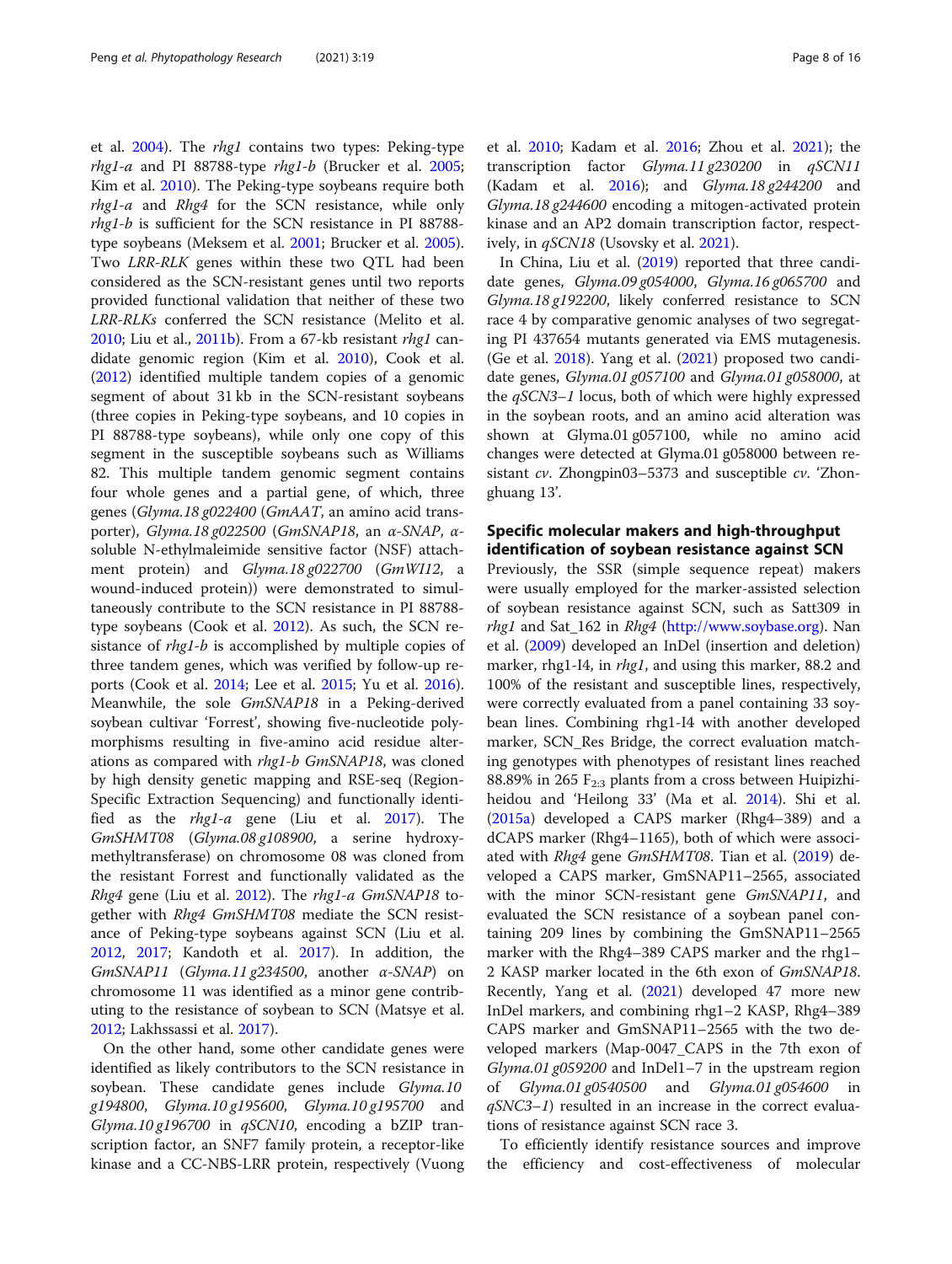breeding, it is necessary to develop more accurate molecular markers and high-throughput selection methods. On the basis of the genomic sequences of identified rhg1 and Rhg4 genes (Cook et al. [2012](#page-12-0); Liu et al. [2012](#page-14-0)), Shi et al. [\(2015b\)](#page-15-0) developed three specific SNP markers, GSM191 in the 1st exon of GmSHMT08, GSM381 in the 9th exon and GSM383 in the 6th exon of GmSNAP18, for KASP (Kompetitive Allele Specific PCR) assay, following comparisons of the genomic sequences of four genes, Glyma.18 g022400, GmSNAP18 and Glyma.18g022700 on rhg1, and GmSHMT08 on Rhg4, in 27 representative soybean lines including germplasm sources and varieties. Using KASP assays, these three developed markers were validated on a panel of 153 soybean lines, showing around 93% of correlation between the SNP genotypes and SCN race 3-infection phenotypes, and also on a F5-derived RILs population from G00–3213  $\times$  LG04–6000 which also showed a strong genotype-phenotype correlation. Subsequently, Kadam et al. ([2016](#page-13-0)) used 19,652 publicly available accessions genotyped with SoySNAP50K iSelect BeadChip to perform the phylogenetic analyses and developed several *rhg1*and Rhg4-specific SNP markers to differentiate the copy number variation (CNV) of *rhg1* and different types of Rhg4 for a high-throughput KASP assay. KASP technology was also used to identify the SCN resistance of 202 soybean lines, collected from eight countries with known resistance/susceptibility to SCN race 3, with a developed SNP maker (GmSNAP11–5149 at the SCN3–11 locus on chromosome 11), resulting in 92% accuracy (Tian et al. [2018](#page-15-0)). As a result, high-throughput SCN resistance identification of soybean can be efficiently realized using the robust and specific SNP markers by KASP assay.

#### Resistance mechanisms of soybean against SCN

The resistance mechanisms of soybean to SCN remain only partially known. So far, the resistance mechanism of soybean against SCN conferred by multiple copies of resistant genes has been clarified. A genomic fragment of 31 kb containing four entire genes and one partial gene, including GmAAT, GmSNAP18 and GmWI12, in *rhg1* on chromosome 18 presented low copies  $(2-4)$  in Peking-type soybeans, high copies  $(>6, 7-10)$  in PI 88788-type soybeans, but only one copy in susceptible soybeans, and these three random genes simultaneously mediated the resistance of  $rhgl-b$  through a high copy number (Cook et al. [2012,](#page-12-0) [2014;](#page-12-0) Lee et al. [2015](#page-13-0), Yu et al. [2016](#page-15-0)). The presence of more copies of Rhg4 GmSHMT08 was required to confer resistance to multiple SCN races (Patil et al. [2019](#page-14-0)). Further, a Peking-type Rhg4 GmSHMT08 haplotype was required for SCN resistance when the copy numbers of GmSNAP18 were below 5–6. In contrast, the SCN resistance of soybean requiring at least 5–6 copies of PI 88788 rhg1-b was unrelated to the genotype of Rhg4 GmSHMT08 (Patil et al. [2019\)](#page-14-0).

It is known that GmSNAP18 plays an important role in SCN resistance conferred by rhg1. During infection of soybean plants by SCN, a large quantity of abnormal GmSNAP18 was accumulated at the SCN feeding sites, which showed cytotoxicity and disrupted SNARE complexes and vesicle trafficking, likely causing the resistance of soybean to SCN (Bayless et al. [2016\)](#page-12-0). The GmSNAP18-mediated SCN resistance occurred via its interaction with other proteins in soybean. The  $NSF_{RAM07}$  (Glyma.07 g195900) could strongly bind with the resistant *rhg1* SNAPs, protecting it from the cytotoxicity caused by GmSNAP18 and imparting the sustainability of SCN resistance of rhg1 (Bayless et al. [2018](#page-12-0)). The GmSNAP18 was targeted by 2 t-SNARE domaincontaining syntaxins (Glyma.12 g194800 and Glyma.16 g154200) for mediation of the SCN resistance in soybean (Dong et al. [2020\)](#page-13-0). The rhg1-a GmSNAP18 could crosstalk with Rhg4 GmSHMT08, with the involvement of a soybean pathogenesis-related protein GmPR08-Bet VI, to stimulate the resistance of Peking-type soybeans against SCN (Lakhssassi et al. [2020](#page-13-0)). In addition, the differentially methylated DNA regions within *rhg1* correlated with the resistance of soybean to SCN (Cook et al. [2014](#page-12-0)).

The Rhg4 GmSHMT08 (Liu et al. [2012](#page-14-0)) is an enzyme in the one-carbon metabolism pathway, converting serine to glycine with the supply of a one-carbon unit. Enzyme kinetic analysis showed a significant difference between resistant Forrest- and susceptible Essex-GmSHMT08 (Liu et al. [2012](#page-14-0)). The two polymorphic amino acid residues (P130R and N358Y) in GmSHMT08 could influence the mobility of a loop close to the entrance of the binding site of (6S)-tetrahydrofolate (THF), fairly decreasing the affinity to the substrates, and as a result, the enzymatic activity of resistant GmSHMT08 was significantly reduced, showing resistance against SCN (Karosick et al. [2020\)](#page-13-0). All these results point to the likely involvement of one-carbon metabolism in the Rhg4-mediated SCN resistance mechanism.

During the incompatible interaction of soybean with SCN, the resistant soybeans display two types of responses to counteract the attack of SCN: rapid and strong responses by Peking-type soybeans, in which the nematodes usually stop developing at the J2 stage; whereas in the slow but sustainable responses by PI 88788-type soybeans, generally, the nematodes are able to develop until J3 or J4 stage (Klink et al. [2007a](#page-13-0), [2007b](#page-13-0), [2009](#page-13-0)). These defense responses have been widely analyzed at different levels (transcriptome and proteome). Using Affymetrix Soybean GeneChip, the mircoarray analyses of the syncytium cells isolated by a laser capture microdissection (LCM) method identified 1447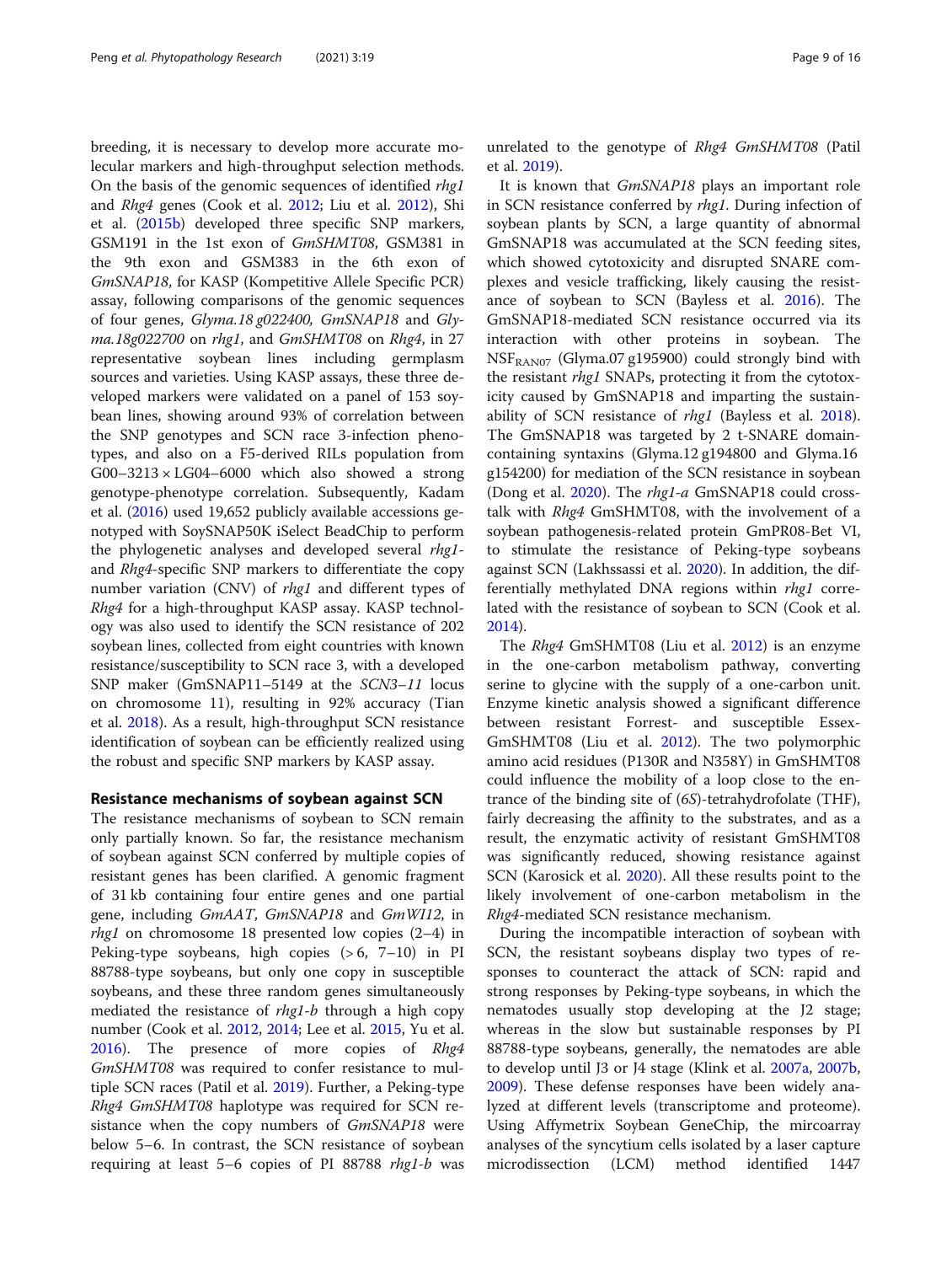differentially expressed genes (DEGs) between 2 near isogenic lines (NILs) of rhg1, susceptible NIL-S and resistant NIL-R, of which 241 genes were up-regulated, including  $GmAAT$  and  $GmSNAP18$ , and these genes were associated with stress tolerance and disease defense (Kandoth et al. [2011](#page-13-0)). Another microarray study also indicated that both GmAAT and GmSANP18 were specifically expressed in defense responses of soybeans Peking and PI 88788 to infection by SCN (Matsye et al. [2011](#page-14-0)). The functions of some genes selected from the transcriptome analyses were verified by genetic transformation. Overexpression or VIGS of the genes encoding many factors, such as superoxide dismutase, chalcone synthase, heat shock proteins, ascorbate peroxidase, ß-1,4-glucanase, short chain dehydrogenase, lipase, DREPP membrane protein, calmidulin, syntaxin 31 and CLE receptors, could alter the resistance of soybeans to SCN (Matthews et al. [2013](#page-14-0); Pant et al. [2014,](#page-14-0) [2015;](#page-14-0) Woo et al. [2014](#page-15-0); Guo et al. [2015](#page-13-0)). Through comparative analyses of the proteins and metabolic pathways in two soybean NILs, resistant NIL34–23 and susceptible NIL-3, with and without infection by SCN, 28 differentially expressed proteins were identified, and 17 metabolic pathways associated with systematic acquired resistance were altered at the rhg1 locus between these two NILs due to the infection with SCN (Afzal et al. [2009](#page-12-0)). Recently, the conserved oligomeric Golji (COG) complex (Lawaju et al. [2020](#page-13-0)) and a plasma membrane protein GmDR1 (Ngaki et al. [2021\)](#page-14-0) were also found to be involved in the defense response of soybean against SCN.

As reported, overexpression of a soybean salicylic acid methyltransefase gene, GmSAMT1, which is involved in the salicylic acid (SA) signaling pathway in SCNsusceptible soybean lines, conferred resistance to SCN (Lin et al. [2013\)](#page-14-0). Transformation of the Arabidopsis genes associated with SA-mediated signaling pathway, such as AtPAD4, AtNPR1, AtTAG2 and AtPR-5, into susceptible soybean lines could also increase the resistance against SCN (Youssef et al. [2013;](#page-15-0) Matthews et al. [2014](#page-14-0)). Overexpression of GmWRKYs, soybean WRKYtype transcription factor genes responsive to SA, could improve soybean resistance to SCN (Yang et al. [2017](#page-15-0)). Recently, Jiang et al. [\(2020](#page-13-0)) reported that GmWRKYX1 was expressed over 60-fold more at 10 dpi than at 0 dpi after inoculation of soybean with SCN race 3. Further, overexpression of GmAAT, a gene at the rhg1 locus, could activate jasmonic acid (JA) signaling pathway, and treatment with a JA biosynthesis inhibitor, n-propyl gallate (nPG) at 100 μM, could significantly reduce the resistance of PI 88788 to SCN (Guo et al. [2019](#page-13-0)). All these suggest the involvement of SA and JA signaling pathways in the resistance of soybean against SCN.

DNA methylation also impacts the resistance of soybean to SCN. Rambani et al. [\(2015\)](#page-15-0) identified 278 specifically methylated genes, which are associated with epigenetic regulation, phytohormone signal transduction, cell wall structure, signaling transduction and ubiquitination, from the syncytium of Williams 82 infected by SCN. After infection with SCN, the global methylation levels of many protein-coding genes and transposable elements would be suppressed in susceptible soybeans, whereas they were promoted in resistant soybeans, and the DNA methylation levels associated with incompatible (resistant) and compatible (susceptible) interactions of soybean with SCN were highly specific (Rambani et al. [2020\)](#page-15-0).

#### Integrated management of SCN

In China, each small soybean farmer cultivates soybean on an average area of approximately 2 ha. There are also large state farms and farmers' cooperatives, which cultivate soybean on large areas of land (approximately 200 ha of land for each large farm). Due to differences in their ability to purchase inputs such as resistant cultivars and nematicides, the implementation level of integrated nematode management (INM) of soybean is therefore very different between small and large farms. SCN management by small farmers is mainly dependent on crop rotation with non-host crops and planting resistant cultivars, while rotation, planting resistant cultivars and some chemical control with seed-coating treatments are normally used for INM by state farms and large farmers' cooperatives.

There is a good agricultural extension system in China, consisting of a National Agricultural Technology Extension and Service Center as the central administration, a general Plant Protection Station (PPS) in each province, and a local PPS in each county. Therefore, a complete agricultural technology extension service network has been established, and the extension will be further developed to cover all small farmers and farmers' cooperatives, so that they could acquire real-time information on SCN occurrence.

SCN management mainly depends on planting resistant varieties, crop rotation with non-host crops, applying nematicides, cover cropping and biological control. In China, cover cropping is seldom adopted for the SCN management.

#### Host plant resistance

Currently, planting SCN-resistant cultivars is the primary means for nematode control. SCN-resistant cultivars can invoke defense against SCN populations, and a solid understanding of SCN genome information is the basis for analyzing the pathogenicity mechanisms and breeding of new SCN-resistant cultivars (Lian et al. [2019](#page-14-0)). In China, major efforts have been made to develop soybean cultivars with resistance to SCN HG Type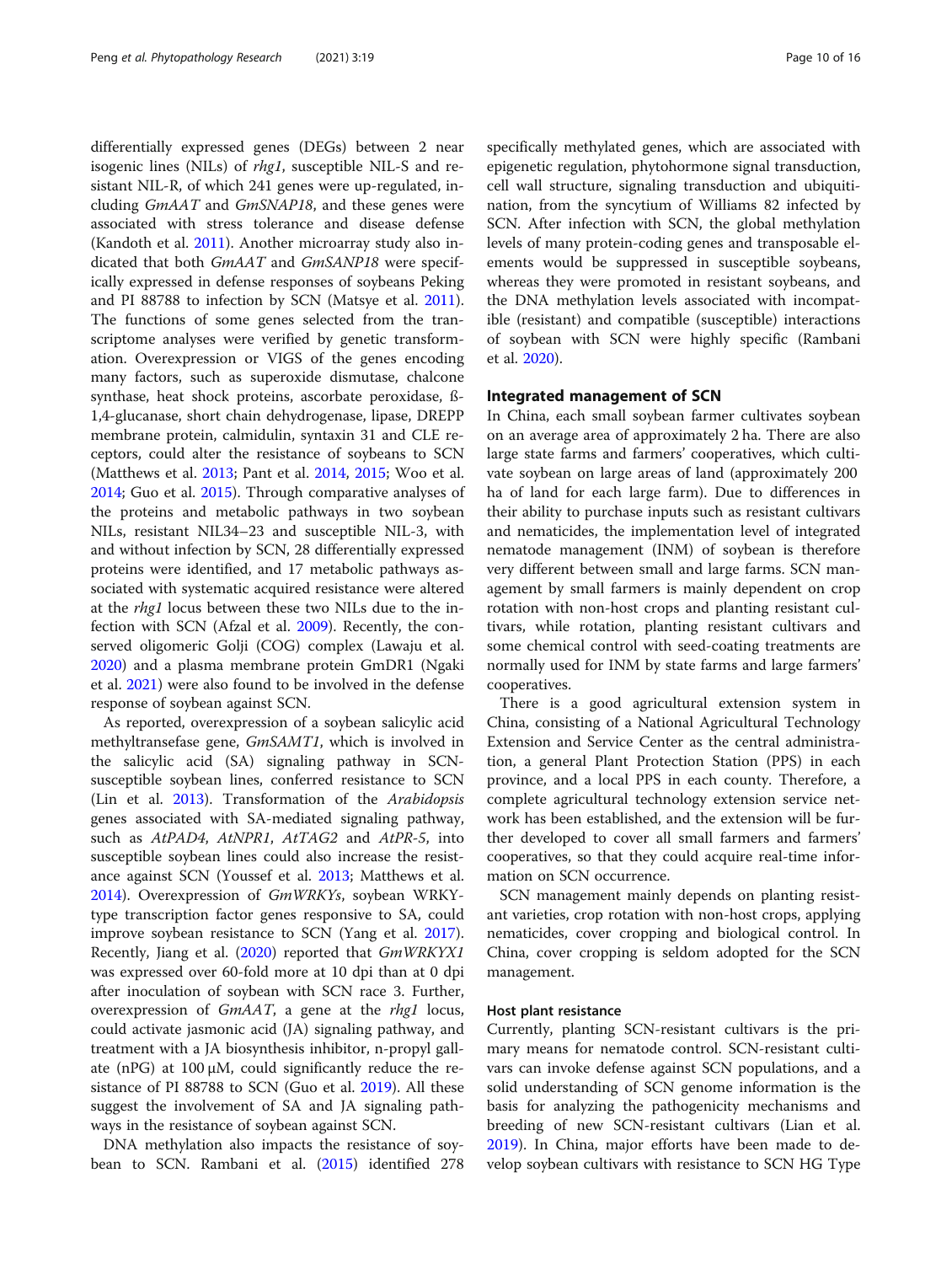1.2.3- (race 4) in Huanghuaihai Valley and to SCN HG Type 0 (race 3) in Northeast China (Lian et al. [2017](#page-13-0)). Three soybean cultivars, 'Zhonghuang 12', 'Zhonghuang 13' and 'Zhonghuang 17' with moderate resistance to SCN race 4, were released in Beijing, Anhui Province, Tianjin and North China (Wang et al. [2002](#page-15-0)). By crossing Hartwig with Jin 1265, and evaluation of SCN resistance in their offspring, seven yellow varieties ('ZP03–5334', 'ZP03–5355', 'ZP03–5363', 'ZP03–5364', 'ZP03–5366', 'ZP03–5368', and 'ZP03–5373') were selected, all of which possessed good agronomic and economic traits, as well as high resistance to SCN race 4 (Liu et al. [2008\)](#page-14-0).

A series of varieties ('Kangxian 1, 2, 3, 4, 5, 6, 7, 8, 9, 10, 11, 12 and 13') conferring resistance to HG Type 0 (race 3) were developed by Heilongjiang Academy of Agricultural Sciences in Northeast China (Tian et al. [2007](#page-15-0); Yu et al. [2013\)](#page-15-0). 'Kangxian 1' was awarded the 4th National Invention Prize in 1997 (Duan et al. [2014\)](#page-13-0). To date, more than 30 varieties including the 'Kangxian series' varieties with high yield and SCN resistance were commercially released in China from 1988 to 2020. Those varieties include 'Lengfeng 14', 'Lengfeng 15', 'Lengfeng 18', 'Lengfeng 19', 'Lengfeng 20', 'Qingfeng 1', 'Fengdou 3', 'Qinong 1', 'Qinong 2', 'Qinong 5', 'Shundou 1', 'Pengdou 1', 'Fudou 6', 'Nongqingdou 20', 'Nongqingdou 24', 'Andou 162' and 'Heinong 531' (personal communication, unpublished).

#### Crop rotation

Crop rotation is an effective means for SCN management. Rotations of soybean with non-host gramineous crops, such as wheat, corn and millet, can effectively control SCN. Normally, 2 years of rotation with nonhost plants would allow planting of susceptible soybean varieties in the next season (Peng et al. [1999\)](#page-14-0).

#### Chemical control

It is suggested to treat soil and coat seeds with nematicides in fields that have been seriously infested with SCN. However, the nematicides are expensive, and a high dosage is usually needed, which leads to serious pollution and, as a result, this method cannot be used regularly. At present, the effective nematicides include 10% Fosthiazate GR, 0.5% Avemactin, 70% imidacloprid and carbofuran (Luo et al. [2020](#page-14-0)).

# Biological seed-coating agents

In the late 1990s, the biocontrol granule-formulated 'Doufeng 1' made from Pochonia chlamydosporium was developed for the prevention and control of SCN. This granule used organic manure as a carrier for fixing the biocontrol agent (P. chlamydosporium) and trace elements. The biocontrol agents can easily survive and reproduce in soil, and then develop into a dominant population to continuously suppress the development of nematode populations (Chen et al. [2011\)](#page-12-0). Recently, several biological seed-coating agents were developed and applied to control SCN in soybean field. The crushed castor seed shell showed a good effect on controlling SCN, which could not only inhibit cyst nematode parasitism of soybean roots but also increase soybean yield (Liu et al. [2014\)](#page-14-0). The new types of 'Junxianke' series biological seed-coating formulations ('SN100', 'SN101' and 'SN102'), with biological fermentation products as the main components, can also be used to control SCN. All these three formulations displayed good effects on SCN control, of which SN101 exhibited the highest control effect on SCN (up to 74.52%), while SN102 showed the best effect on yield increase (Yuan et al. [2020](#page-15-0)). 'Helisu' (brassinosteroids plus Bacillus amyloliquefaciens) could efficiently suppress SCN and decrease the formation of cysts in soybean roots. In addition, Helisu treatment at the early growth stage could also stimulate the growth and development of soybean plants (Wang et al. [2017](#page-15-0)). Du et al. ([2009](#page-13-0)) developed a biological seed-coating agent ('HND1') from Verticillium chlamydiae, which showed good efficiency in controlling SCN. Cheng et al. ([2008\)](#page-12-0) found that seed coating with Bacillus thuringiensis could control SCN in soybean field, and the control efficiency was significantly better than that of the normal nematicide treatments when dressing soybean seeds at a ratio of 1:60 (bacterial suspension: seed). Compared to the conventional chemical pesticide treatments, the SCN control efficiency was better, and the soybean yield was significantly increased when dressing soybean seeds with  $4000$  IU/ $\mu$ L of *B. thuringiensis* suspension (Liu et al. [2011a\)](#page-14-0).

#### Outlook-future directions

China is the largest soybean consumer and importer in the world. The domestic soybean production of China is unable to meet its consumption demands. In China, the total soybean production in 2019 was only 18.1 million tons, and 88.51 million tons of soybean was imported, that is, more than 80% of soybean consumption relied heavily on import from the USA, Brazil and Argentina. The total soybean imports are expected to exceed 100 million tons in China in 2020.

Soybean is not only a source of high-quality vegetable protein, but also a source of healthy edible vegetable oil. With the upgrading of residents' consumption structure, the demand for soybean is increasing rapidly, and the gap between domestic production and demand is expanding. Under the new situation, it is necessary to actively respond to the complicated international trade environment, promote the recovery and development of China's soybean production, improve soybean selfsufficiency, and reduce the dependence on imported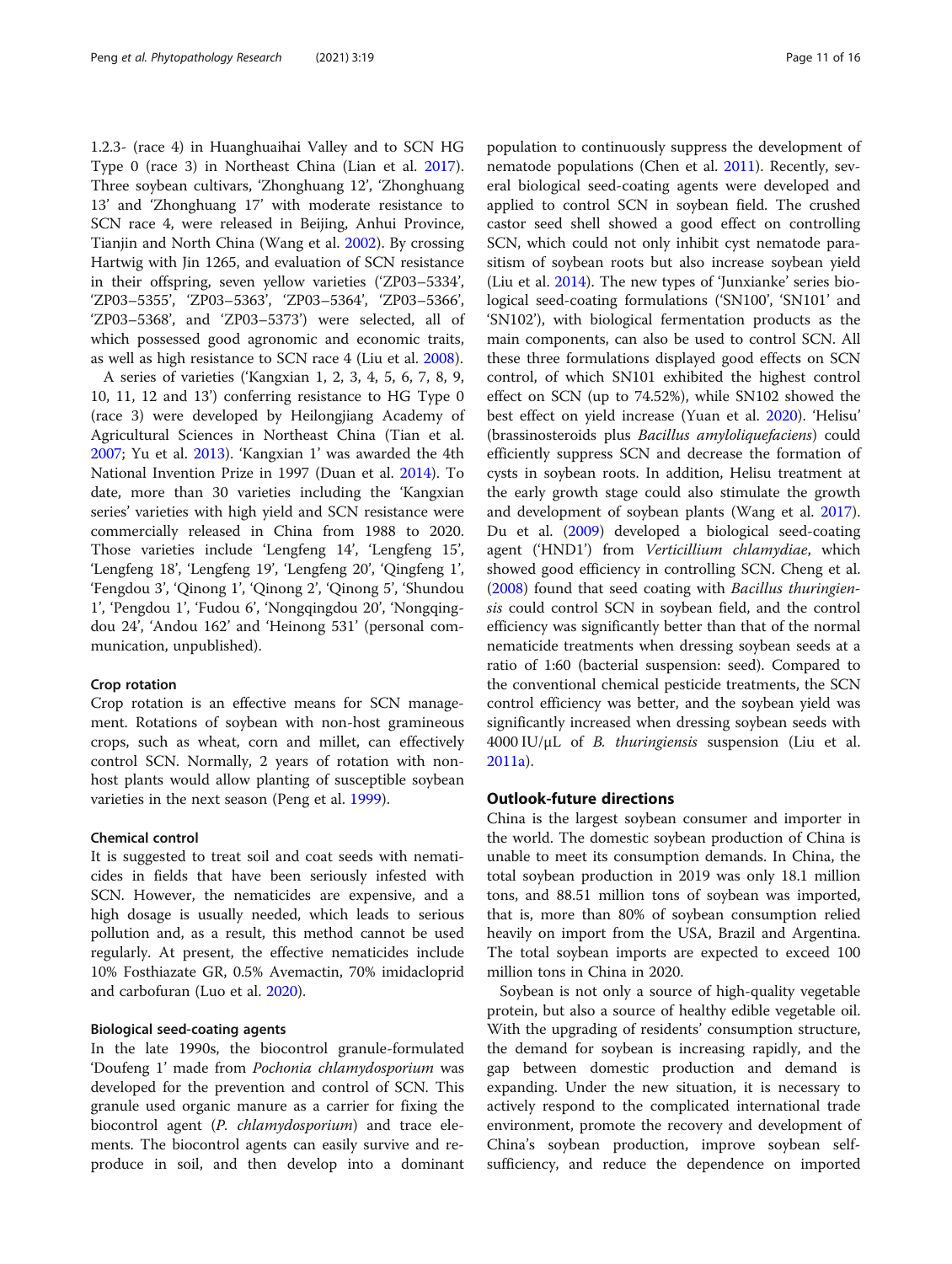soybean, to ensure the implementation of the national food security strategy. According to the 'Soybean Revitalization Plan' issued by Chinese government, the soybean planting area is estimated to reach 11 million ha by 2050 in China, and the number of small farmers will be reduced, whereas the number of large farms will be increased. Further, the land transfer will produce many new soybean production cooperatives or farms. Along with climate change and agricultural industrial structure adjustment, H. sojae will spread to the northern soybean growing area, which will potentially threaten the soybean production. New nematicides (fluopyram, fluensulfone) and biological seed-coatings are needed for seed treatments in the future.

Although several SCN-resistant genes have been cloned, such as rhg1-b GmAAT, GmSNAP18 and GmWI12 (Cook et al. [2012\)](#page-12-0), Rhg4-GmSHMT08 (Liu et al. [2017](#page-14-0)), rhg1-a GmSNAP18 (Liu et al. [2017](#page-14-0)) and GmSNAP11 (Lakhssassi et al. [2017\)](#page-13-0), the identified SCNresistant genes are still very limited, and the corresponding resistance mechanisms conferred by these genes remain unclear. Moreover, the resistance will be overcome with the emergence of new virulent races of SCN (Kandoth et al. [2017\)](#page-13-0). Therefore, it is necessary to identify more new SCN-resistant genes, breed novel resistant varieties to support soybean production, and meanwhile strengthen the study on SCN resistance mechanisms in soybean.

With the rapid development of modern biotechnology and wide application of next-generation sequencing and metagenomics technology, QTL mapping, cloning nematode-resistant genes and mining new resistance resources are greatly promoted. CRISPR/Cas-based systems provide powerful gene editing tools to manipulate genomes of almost all species including nematodes, and stimulate research on functional identification of candidate genes and crop breeding. An efficient CRISPR/Cas9 gene-editing platform driven under AtEC1.2e1.1p in soybean and Arabidopsis was developed by Zheng et al. ([2020](#page-15-0)), which resolved the non-inheritable and unstable problem occurring in somatic transformation. It provides an easy-to-use way to study SCN-resistant candidate genes, and can also be used to generate cultivars that are resistant against SCN in the future. CRISPR/Cas genome editing technology has brought about a revolution in life sciences, which will undoubtedly accelerate the functional identification of nematode-resistant genes and also the underlying resistance mechanisms.

In the infection process, SCN secretes effectors into host cells to induce the formation of feeding sites (syncytia) and meanwhile complete its life cycle. Many effectors have been predicted and identified from SCN to show either virulence or avirulence (Gao et al. [2003](#page-13-0); Bakhetia et al. [2007;](#page-12-0) Peng et al. [2012a,](#page-14-0) [b](#page-14-0), Peng et al. [2016a,](#page-14-0) [b](#page-14-0), Gardner et al. [2018;](#page-13-0) Zhang et al. [2018;](#page-15-0) Hu et al. [2019](#page-13-0); Masonbrink et al. [2019;](#page-14-0) Wang et al. [2019](#page-15-0)). However, there are few reports on how these effectors directly interact with the identified SCN-resistant proteins. Bekal et al. [\(2015\)](#page-12-0) predicted two effector genes, HgBioB and a t-SNARE domain-containing protein gene HgSLP-1, by genomic analyses, and found HgSLP-1 could interact with GmSNAP18, but neither has yet been functionally characterized thus far. It is promising to understand the resistance mechanism of soybean against SCN via investigating the effectors that directly interact with resistant host proteins.

In 2019, China launched its national 'Soybean Revitalization Plan', and the Ministry of Agriculture and Rural of China released the detailed implementation scheme for this plan on March 15, 2019. In 2020, the total national soybean planting area reached 9.33 million ha, and the national average soybean yield was 2 tons per ha. With the expansion of the Northern soybean growing area, the occurrence, damage and population dynamics of SCN will present some new characteristics, and therefore, new measures should be adopted to improve the integrated nematode management level in China, for example, the remote sensing technology will be widely used to monitor the occurrence and damage of SCN in the near future.

By using modern breeding technologies, the existing germplasm resources have been comprehensively utilized and new germplasm sources are being created to accelerate the breeding of early maturing and resistant soybean varieties. Further increases in resistance breeding are still needed to release more resistant cultivars into the market.

Seed-coating technology shows a promising application prospect in managing SCN, and is a feasible direction method for controlling SCN in the future. Presently, developing new biological control products and seed-coating technologies are still necessary for long-term management of SCN.

Additionally, we must achieve crop rotation optimization. To prevent the emergence and spread of new virulent races that can overcome the resistance of existing soybean cultivars, rotation with either non-host plants or susceptible soybean varieties should be considered.

# Conclusions

The plant parasitic nematode SCN is a destructive threat to global soybean production, causing devastating yield losses annually. So far, 11 SCN races, including a newly identified super-virulent race X12, have been identified in 22 provinces, causing over 120 million dollars of annual yield loss in China. As has been mentioned above, great progress has been achieved in SCN research,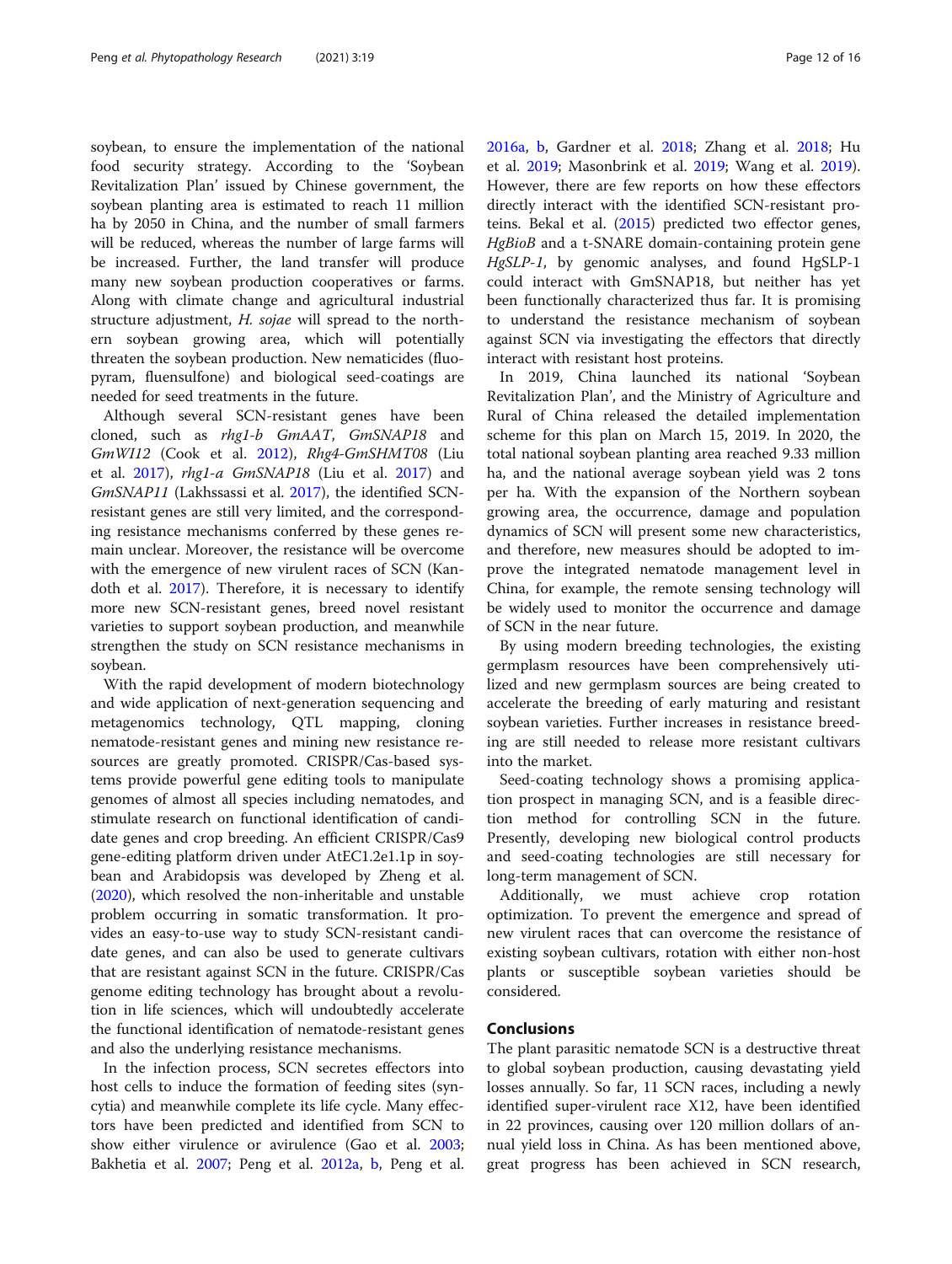<span id="page-12-0"></span>including the occurrence, distribution, races, molecular diagnosis, genome and effectors of SCN; identification of soybean germplasm resources resistant to SCN, QTL mapping in soybean underlying the SCN resistance, high-throughput resistance identification, identification of SCN-resistant genes and the underlying resistance mechanism; and also measures for integrated management of SCN including biological control. However, to reduce soybean production losses caused by SCN, it still needs further study on both the virulence mechanism of SCN and the resistance mechanism of soybean, identification of new SCN-resistant germplasm resources and novel SCN-resistant genes, breeding of new resistant cultivars and improvement of integrated SCN management level.

#### Abbreviations

CGE: Coordinative group of evaluation; DEG: Differentially expressed gene; J2: Second juvenile; J3: Third juvenile; J4: Forth juvenile; JA: Jasmonic acid; KASP: Kompetitive allele specific PCR; LRR-RLK: Leucine rich repeat-receptor like kinase; NIL: Near isogenic line; NSF: N-ethylmaleimide sensitive factor; QTL: Quantitative trait locus; RIL: Recombinant inbred line; RPA: Recombinase polymerase amplification; RSE-Seq: Region specific extraction-sequencing; SA: Salicylic acid; SCN: Soybean cyst nematode; SHMT: Serine hydroxymethyltransferase; SLAF-Seq: Specific locus amplified fragmentsequencing; SNAP: Soluble NSF attachment protein; SNP: Single nucleotide polymorphism; TILLING: Targeting induced local lesions in genomes

#### Acknowledgements

We thank all the members of the Crop Nematode Diseases Laboratory at the Institute of Plant Protection, Chinese Academy of Agricultural Sciences, China, for their contributions in SCN and soybean resistance researches, which are included in this manuscript.

#### Authors' contributions

DP and SL wrote and revised the manuscript. RJ and HP helped collect the relevant references and assisted in writing. All authors read and approved the final manuscript.

#### Funding

This work was financially supported by the National Natural Science Foundation of China (31972248, 31772142) and the Special Fund for Agro-Scientific Research in the Public Interest of China (210503114).

# Availability of data and materials

Not applicable.

# **Declarations**

Ethics approval and consent to participate Not applicable.

#### Consent for publication

Not applicable.

#### Competing interests

The authors declare that they have no competing interests.

#### Received: 18 February 2021 Accepted: 15 July 2021 Published online: 08 August 2021

#### References

- Afzal AJ, Natarajan A, Saini N, Iqbal MJ, Geisler M, EI-Shemy HA, et al. The nematode resistance allele at the rhg1 locus alters the proteome and primary metabolism of soybean roots. Plant Physiol. 2009;151:1264–80.
- Afzal AJ, Srour A, Saini N, Hemmati N, El Shemy HA, Lightfoot DA. Recombination suppression at the dominant Rhg1/Rfs2 locus underlying soybean resistance

Anand SC. Registration of 'Hartwig' soybean. Crop Sci. 1992;32:1069–70.

- Arelli PR, Mengistu A, Nelson RL, Cianzio SR, Vuong T. New soybean accessions evaluated for reaction to Heterodera glycines populations. Crop Sci. 2015;55: 1236–42.
- Atibalentja N, Bekal S, Domier LL, Niblack TL, Noel GR, Lambert KN. A genetic linkage map of the soybean cyst nematode Heterodera glycines. Mol Gen Genomics. 2005;273:273–81.
- Bakhetia M, Urwin PE, Atkinson HJ. qPCR analysis and RNAi define pharyngeal gland cell expressed genes of Heterodera glycines required for initial interactions with the host. Mol Plant-Microbe Interact. 2007;20(3):306–12. <https://doi.org/10.1094/MPMI-20-3-0306>.
- Bao Y, Vuong T, Meinhardt C, Tiffin P, Denny R, Chen S, et al. Potential of association mapping and genomic selection to explore PI 88788 derived soybean cyst nematode resistance. Plant Genome. 2014;7:1–13.
- Bayless AM, Smith JM, Song J, McMinn PH, Teillet A, August BK, et al. Disease resistance through impairment of α-SNAP-NSF interaction and vesicular trafficking by soybean Rhg1. Proc Natl Acad Sci U S A. 2016;113:E7375–82.
- Bayless AM, Zapotocny RW, Grunwald DJ, Amundson KK, Diers BW, Bent AF. An atypical N-ethylmaleimide sensitive factor enables the viability of nematoderesistant Rhg1 soybeans. Proc Natl Acad Sci U S A. 2018;115(19):E4512–21. [https://doi.org/10.1073/pnas.1717070115.](https://doi.org/10.1073/pnas.1717070115)
- Bekal S, Domier LL, Gonfa B, Lakhssassi N, Meksem K, Lambert KN. A SNARE-like protein and biotin are implicated in soybean cyst nematode virulence. PLoS One. 2015;10(12):e0145601. [https://doi.org/10.1371/journal.pone.0145601.](https://doi.org/10.1371/journal.pone.0145601)
- Brucker E, Carlson S, Wright E, Niblack T, Diers B. Rhg1 alleles from soybean PI 437654 and PI 88788 respond differentially to isolates of Heterodera glycines in the greenhouse. Theor Appl Genet. 2005;111:44–9.
- Chang W, Dong L, Wang Z, Hu H, Han Y, Teng W, et al. QTL underlying resistance to two HG types of Heterodera glycines found in soybean cultivar 'L-10′. BMC Genomics. 2011;12:233.
- Chen LJ, Wang YY, Zhu XF, Duan YX. Review of the biocontrol on soybean cyst nematode (Heterodera glycines). J Shenyang Agric Univ. 2011;42(4):393–8 (in Chinese). [http://en.cnki.com.cn/Article\\_en/CJFDTOTAL-SYNY201104004.htm](http://en.cnki.com.cn/Article_en/CJFDTOTAL-SYNY201104004.htm).
- Chen PS, Zhang DS, Chen SY. First report on a new physiological race (race 7) of soybean cyst nematode (Heterodera glycines). Sci Agric Sin. 1987;20(2):94–5 (in Chinese).
- Cheng YC, Bai QJ, Chen SK, Lu RL, Wang XL. Application the seed coating of Bacillus thurringensis suspension to control soybean cyst nematode at soybean field experiments. Inner Mongolia Agric Sci Technol. 2008;6:52 (in Chinese).
- Chitwood DJ. Research on plant-parasitic nematode biology conducted by the United States Department of Agriculture-Agricultural Research Service. Pest Manag Sci. 2003;59(6-7):748–53. <https://doi.org/10.1002/ps.684>.
- Colgrove AL, Niblack TL. Correlation of female indices from virulence assays on inbred lines and field populations of Heterodera glycines. J Nematol. 2008;40: 39–45.
- Concibido VC, Denny RL, Boutin SR, Hautea R, Orf JH, Young ND. DNA marker analysis of loci underlying resistance to soybean cyst nematode (Heterodera glycines Ichinohe). Crop Sci. 1994;34:240–6.
- Concibido VC, Denny RL, Lange DA, Orf JH, Young ND. RFLP mapping and marker-assisted selection of soybean cyst nematode resistance in PI 209332. Crop Sci. 1996;36:1643–50.
- Concibido VC, Diers BW, Arelli PR. A decade of QTL mapping for cyst nematode resistance in soybean. Crop Sci. 2004;44:1121–31.
- Concibido VC, Lange DA, Denny RL, Orf JH, Young ND. Genome mapping of soybean cyst nematode resistance genes in 'Peking', PI 90763, and PI 88788 using DNA markers. Crop Sci. 1997;37:258–64.
- Cook DE, Bayless AM, Wang K, Guo X, Song Q, Jiang J, et al. Distinct copy number, coding sequence, and locus methylation patterns underlie Rhg1-mediated soybean resistance to soybean cyst nematode. Plant Physiol. 2014;165:630–47.
- Cook DE, Lee TG, Guo X, Melito S, Wang K, Bayless AM, et al. Copy number variation of multiple genes at Rhg1 mediates nematode resistance in soybean. Science. 2012;338:1206–9.
- Coordinative Group of Evaluation of SCN. Evaluation of soybean germplasm for resistance to race 1, 3 and 4 of the soybean cyst nematode. Soybean Sci. 1993;12(2):91–9 (in Chinese). [http://ddkx.haasep.cn/oa/DArticle.aspx?type=](http://ddkx.haasep.cn/oa/DArticle.aspx?type=view&id=199302001) [view&id=199302001](http://ddkx.haasep.cn/oa/DArticle.aspx?type=view&id=199302001).
- Cui YH, Qiu LJ, Chang RZ, Lu WH. Advances in research on core collection of plant germplasm resources. J Plant Genet Res. 2003;4:279–84 (in Chinese).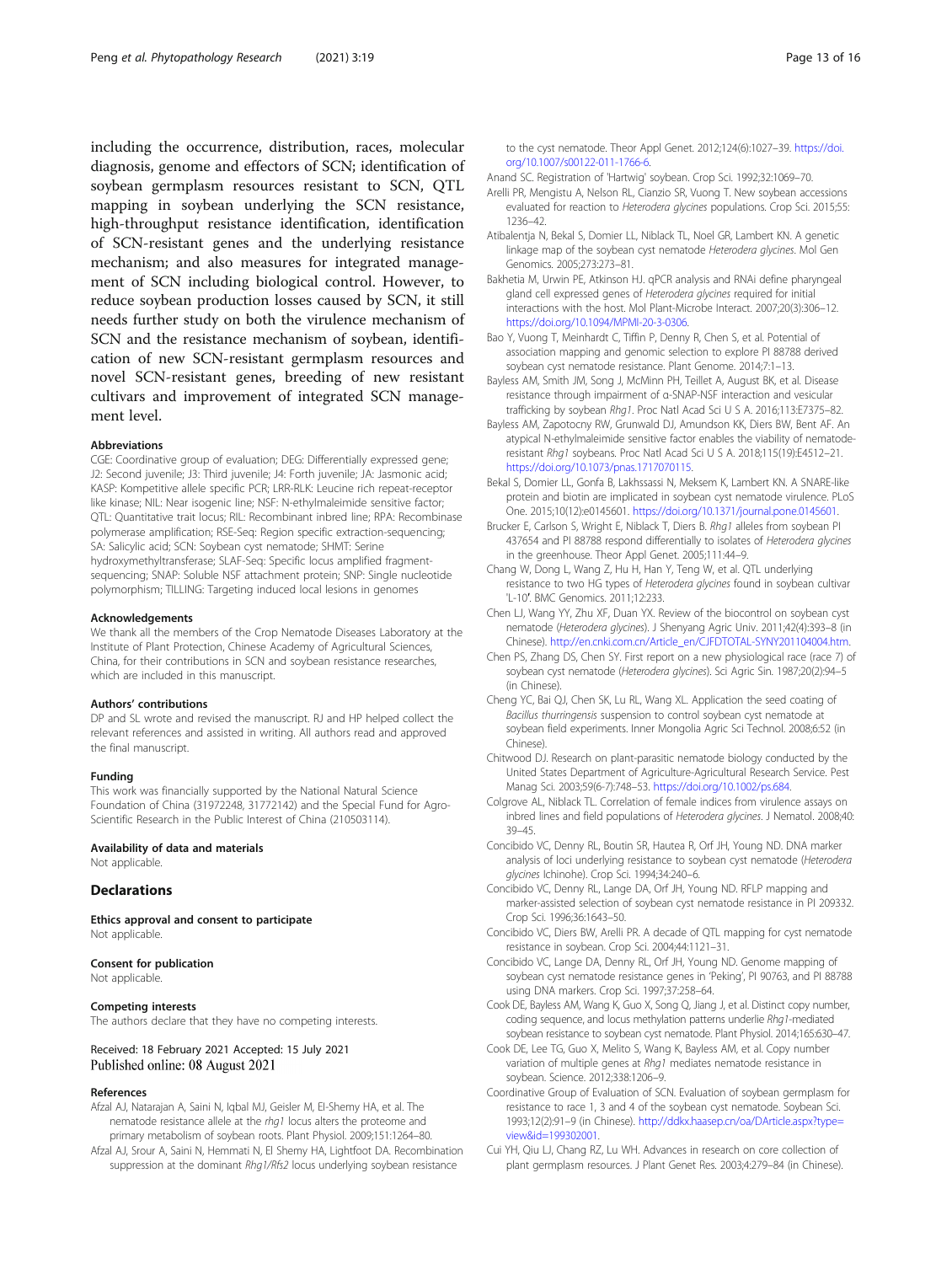- <span id="page-13-0"></span>de Boer JM, Overmars HA, Pomp H, Davis EL, Zilverentant JF, Goverse A, et al. Production and characterization of monoclonal antibodies to antigens from second stage juveniles of the potato cyst nematode, Globodera rostochiensis. Fundam Appl Nematol. 1996;19:545–54.
- Dong J, Zielinski RE, Hudson ME. T-SNAREs bind the Rhg1-SNAP and mediate soybean cyst nematode resistance. Plant J. 2020;104:318–31.
- Du CM, Li HY, LI XM, Wang YJ, Liu TR, Ping WX. Control effects of HND1 biological seed coating on soybean cyst nematode. Soybean Sci. 2009;28(6): 1126–9 (in Chinese).
- Duan YX, Peng DL. Soybean Cyst Nematode. In: Institute of Plant Protection, Chinese Academy of Agricultural Sciences, Chinese Society of Plant Protection, editor. Plant Disease and Pests on China Agricultural Crops (3rd ed). Beijing: China Agriculture Press; 2014. p. 1039–46. (in Chinese).
- Gao B, Allen R, Maier T, Davis EL, Baum TJ, Hussey RS. The parasitome of the phytonematode Heterodera glycines. Mol Plant-Microbe Interact. 2003;16:720– 6.
- Gardner M, Dhroso A, Johnson N, Davis EL, Baum TJ, Korkin D, et al. Novel global effector mining from the transcriptome of early life stages of the soybean cyst nematode Heterodera glycines. Sci Rep. 2018;8:2505.
- Ge FY, Zheng N, Zhang LP, Huang WK, Peng DL, Liu SM. Chemical mutagenesis and soybean mutants potential for identification of novel genes conferring resistance to soybean cyst nematode. J Integr Agric. 2018;17:2734–44.
- Glover KD, Wang D, Arelli PR, Carlson SR, Cianzio SR, Diers BW. Near isogenic lines confirm a soybean cyst nematode resistance gene from PI 88788 on linkage group. J Crop Sci. 2004;44:936–41.
- Guo B, Sleper DA, Arelli PR, Shannon JG, Nguyen HT. Identification of QTLs associated with resistance to soybean cyst nematode races 2, 3 and 5 in soybean PI 90763. Theor Appl Genet. 2005;111:965–71.
- Guo B, Sleper DA, Nguyen HT, Arelli PR, Shannon JG. Quantitative trait loci underlying resistance to three soybean cyst nematode populations in soybean PI 404198A. Crop Sci. 2006;46:224–33.
- Guo W, Zhang F, Bao A, You Q, Li Z, Chen J, et al. The soybean Rhg1 amino acid transporter gene alters glutamate homeostasis and jasmonic acid-induced resistance to soybean cyst nematode. Mol Plant Pathol. 2019;20:270–86.
- Guo X, Chronis D, De La Torre CM, Smeda J, Wang X, Mitchum MG. Enhanced resistance to soybean cyst nematode Heterodera glycines in transgenic soybean by silencing putative CLE receptors. Plant Biotechnol J. 2015;13:801– 10.
- Ha BK, Robbins RT, Han F, Hussey RS, Soper JF, Boerma HR. SSR mapping and confirmation of soybean QTL from PI 437654 conditioning resistance to reniform nematode. Crop Sci. 2007;47:1336–43.
- Han Y, Zhao X, Cao G, Wang Y, Li Y, Liu D, et al. Genetic characteristics of soybean resistance to HG type 0 and HG type 1.2.3.5.7 of the cyst nematode analyzed by genome-wide association mapping. BMC Genomics. 2015;16:598.
- Hu Y, You J, Li C, Pan F, Wang C. The Heterodera glycines effector Hg16B09 is required for nematode parasitism and suppresses plant defense response. Plant Sci. 2019;289:110271. <https://doi.org/10.1016/j.plantsci.2019.110271>.
- Hua C, Li C, Hu Y, Mao Y, You J, Wang M, et al. Identification of HG types of soybean cyst nematode Heterodera glycines and resistance screening on soybean genotypes in Northeast China. J Nematol. 2018;50:41–50.
- Jiang H, Bu F, Tian L, Sun Q, Bao D, Zhao X, et al. RNA-Seq-based identification of potential resistance mechanism against the soybean cyst nematode (Heterodera glycines) HG type 0 in soybean (Glycine max) cv. Dongnong L-204. Crop Pasture Sci. 2020;71(6):539–51. [https://doi.org/10.1071/CP20060.](https://doi.org/10.1071/CP20060)
- Jiao Y, Vuong TD, Liu Y, Li Z, Noe J, Robbins RT, et al. Identification of quantitative trait loci underlying resistance to southern root-knot and reniform nematodes in soybean accession PI 567516C. Mol Breed. 2015a;35: 131.
- Jiao Y, Vuong TD, Liu Y, Meinhardt C, Liu Y, Joshi T, et al. Identification and evaluation of quantitative trait loci underlying resistance to multiple HG types of soybean cyst nematode in soybean PI 437655. Theor Appl Genet. 2015b;128:15–23.
- Juvale PS, Baum TJ. "Cyst-ained" research into Heterodera parasitism. PLoS Pathog. 2018;14:e1006791.
- Kadam S, Vuong TD, Qiu D, Meinhardt CG, Song L, Deshmukh R, et al. Genomicassisted phylogenetic analysis and marker development for next generation soybean cyst nematode resistance breeding. Plant Sci. 2016;242:342–50.
- Kandoth PK, Ithal N, Recknor J, Maier T, Nettleton D, Baum TJ, et al. The soybean Rhg1 locus for resistance to the soybean cyst nematode Heterdera glycines regulates the expression of a large number of stress- and defense-related genes in degenerating feeding cells. Plant Physiol. 2011;155:1960–75.
- Kandoth PK, Liu S, Prenger E, Ludwig A, Lakhssassi N, Heinz R, et al. Systematic mutagenesis of serine hydroxymethyltransferase reveals an essential role in nematode resistance. Plant Physiol. 2017;175:1370–80.
- Kang H, Eun G, Ha J, Kim Y, Park N, Kim D, et al. New cyst nematode, Heterodera sojae n. sp. (Nematoda: Heteroderidae) from soybean in Korea. J Nematol. 2016;48:280–9.
- Karosick DA, Kandoth PK, Tanner JJ, Mitchum MG, Beamer LJ. Impaired folate binding of serine hydroxymethyltransferase 8 from soybean underlies resistance to the soybean cyst nematode. J Biol Chem. 2020;295:3708–18.
- Kazi S, Shultz J, Afzal J, Hashmi R, Jasim M, Bond J, et al. Iso-lines and inbred-lines confirmed loci that underlie resistance from cultivar 'Hartwig' to three soybean cyst nematode populations. Theor Appl Genet. 2010;120:633–44.
- Kikuchi T, Aikawa T, Oeda Y, Karim N, Kanzaki N. A rapid and precise diagnostic method for detecting the pinewood nematode Bursaphelenchus xylophilus by loop-mediated isothermal amplification. Phytopathology. 2009;99:1365–9.
- Kim KS, Vuong TD, Qiu D, Robbins RT, Shannon GJ, Li Z, et al. Advancements in breeding, genetics, and genomics for resistance to three nematode species in soybean. Theor Appl Genet. 2016;129:2295–311.
- Kim M, Diers BW. Fine mapping of the SCN resistance QTL cqSCN-006 and cqSCN-007 from Glycine soja PI 468916. Crop Sci. 2013;53:775–85.
- Kim M, Hyten DL, Bent AF, Diers BW. Fine mapping of the SCN resistance locus rhg1-b from PI88788. Plant Genome. 2010;3:81–9.
- Kim M, Hyten DL, Niblack TL, Diers BW. Stacking resistance alleles from wild and domestic soybean sources improves soybean cyst nematode resistance. Crop Sci. 2011;51:934–43.
- Klink VP, Hosseini P, Matsye P, Alkharouf NW, Matthews BF. A gene expression analysis of syncytia laser microdissected from the roots of the Glycine max (soybean) genotype PI 548402 (Peking) undergoing a resistant reaction after infection by Heterodera glycines (soybean cyst nematode). Plant Mol Biol. 2009;71:525–67.
- Klink VP, Overall CC, Alkharouf NW, MacDonald MH, Matthews BF. Laser capture microdissection (LCM) and comparative microarray expression analysis of syncytial cells isolated from incompatible and compatible soybean (Glycine max) roots infected by the soybean cyst nematode (Heterodera glycines). Planta. 2007a;226:1389–409.
- Klink VP, Overall CC, Alkharouf NW, MacDonald MH, Matthews BF. A time-course comparative microarray analysis of an incompatible and compatible response by Glycine max (soybean) to Heterodera glycines (soybean cyst nematode) infection. Planta. 2007b;226:1423–47.
- Koenning SR, Wrather JA. Suppression of soybean yield potential in the continental United States from plant diseases estimated from 2006 to 2009. Plant Health Progress. 2010;11(1):5. <https://doi.org/10.1094/PHP-2010-1122-01-RS>.
- Kong XC, Li HM, Geng T, Huang WK, Peng DL. Resistance evaluation of soybean varieties and germplasms to the races no.3 and no.4 of soybean cyst nematode Heterodera glycines. Plant Prot. 2012;38:146–50 (in Chinese).
- Lakhssassi N, Liu S, Bekal S, Zhou Z, Colantonio V, Lambert K, et al. Characterization of the soluble NSF attachment protein gene family identifies two members involved in additive resistance to a plant pathogen. Sci Rep. 2017;7:45226.
- Lakhssassi N, Piya S, Bekal S, Liu S, Zhou Z, Bergounioux C, et al. A pathogenesisrelated protein GmPR10-bet VI promotes a molecular interaction between the GmSHMT08 and GmSNAP18 in resistance to Heterodera glycines. Plant Biotechnol J. 2020;18:1810–29.
- Lawaju BR, Niraula P, Lawrence GW, Lawrence KS, Klink VP. The Glycine max conserved oligomeric Golgi (COG) complex functions during a defense response to Heterodera glycines. Front Plant Sci. 2020;11:564495. [https://doi.](https://doi.org/10.3389/fpls.2020.564495) [org/10.3389/fpls.2020.564495](https://doi.org/10.3389/fpls.2020.564495).
- Lee TG, Kumar I, Diers BW, Hudson ME. Evolution and selection of Rhg1, a copynumber variant nematode-resistance locus. Mol Ecol. 2015;24:1774–91.
- Li K, Liu ZT, Li HC, Zhang K, Wang CK, Ren R, et al. Resistance to soybean mosaic virus and soybean cyst nematode of soybean cultivars from China National Soybean Uniform Trials. Soybean Sci. 2013;32(5):670–5 (in Chinese). [http://](http://ddkx.haasep.cn/oa/DArticle.aspx?type=view&id=201305019) [ddkx.haasep.cn/oa/DArticle.aspx?type=view&id=201305019.](http://ddkx.haasep.cn/oa/DArticle.aspx?type=view&id=201305019)
- Li MS, Yu W, Qu HT, Zhang CH, Zhao L, Wei DX, et al. Evaluation of resistance of soybean germplasm to race 3 of soybean cyst nematode. Soybean Sci. 2017; 36(5):778–81 (in Chinese). [http://ddkx.haasep.cn/oa/DArticle.aspx?type=](http://ddkx.haasep.cn/oa/DArticle.aspx?type=view&id=201705018) [view&id=201705018](http://ddkx.haasep.cn/oa/DArticle.aspx?type=view&id=201705018).
- Lian Y, Guo J, Li H, Wu Y, Wei H, Wang J, et al. A new race (X12) of soybean cyst nematode in China. J Nematol. 2017;49:321–6.
- Lian Y, Wang JS, Wei H, Li JY, Gong GM, Wang SF, et al. Distribution survey of soybean cyst nematode of new race X12 in Gujiao City, Shanxi Province.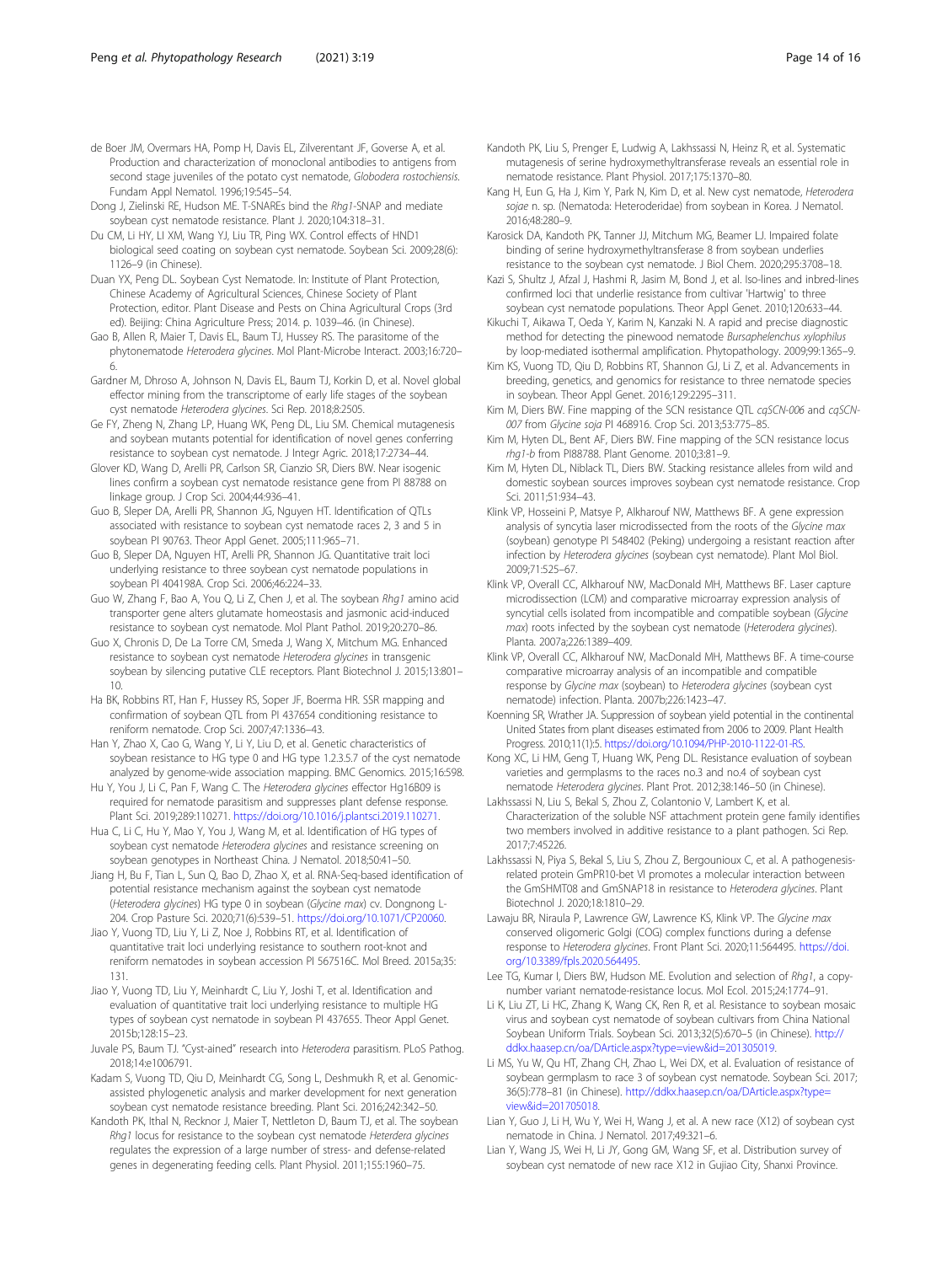<span id="page-14-0"></span>Acta Agron Sin. 2021;47:237–44 (in Chinese). [https://doi.org/10.3724/SP.J.1](https://doi.org/10.3724/SP.J.1006.2021.04111) [006.2021.04111](https://doi.org/10.3724/SP.J.1006.2021.04111).

- Lian Y, Wei H, Wang J, Lei C, Li H, Li J, et al. Chromosome-level reference genome of X12, a highly virulent race of the soybean cyst nematode Heterodera glycines. Mol Ecol Resour. 2019;19:1637–46.
- Lin J, Mazarei M, Zhao N, Zhu JJ, Zhuang X, Liu W, et al. Overexpression of a soybean salicylic acid methyltransferase gene confers resistance to soybean cyst nematode. Plant Biotechnol J. 2013;11:1135–45.
- Liu CJ, Cao CX, Zhou RH, Cheng XL. Field tests of Bacillus thuringiensis for controlling Heterodera glycines Ichinohe. Hubei Agric Sci. 2011a;50:520–2 (in Chinese). [http://en.cnki.com.cn/Article\\_en/CJFDTOTAL-HBNY201103029.htm](http://en.cnki.com.cn/Article_en/CJFDTOTAL-HBNY201103029.htm).
- Liu M, Li W, Liu M, Xiao JL, Bi YD, Li W, et al. Screening of control methods in soybean cyst nematode. Soybean Sci. 2014;33(4):566–9 (in Chinese). [http://](http://ddkx.haasep.cn/oa/DArticle.aspx?type=view&id=201404021) [ddkx.haasep.cn/oa/DArticle.aspx?type=view&id=201404021.](http://ddkx.haasep.cn/oa/DArticle.aspx?type=view&id=201404021)
- Liu S, Ge F, Huang W, Lightfoot DA, Peng D. Effective identification of soybean candidate genes involved in resistance to soybean cyst nematode via direct whole genome re-sequencing of two segregating mutants. Theor Appl Genet. 2019;132:2677–87.
- Liu S, Kandoth PK, Lakhssassi N, Kang J, Colantonio V, Heinz R, et al. The soybean GmSNAP18 gene underlies two types of resistance to soybean cyst nematode. Nat Commun. 2017;8:14822.
- Liu S, Kandoth PK, Warren SD, Yeckel G, Heinz R, Alden J, et al. A soybean cyst nematode resistance gene points to a new mechanism of plant resistance to pathogens. Nature. 2012;492:256–60.
- Liu SS, Yang Q, Jian H. Resistance evaluation of soybean germplasms to soybean cyst nematodes. Acta Phytopathol Sin. 2015;45(3):317–25 (in Chinese). [http://](http://zwblxb.magtech.com.cn/CN/abstract/abstract580.shtml) [zwblxb.magtech.com.cn/CN/abstract/abstract580.shtml](http://zwblxb.magtech.com.cn/CN/abstract/abstract580.shtml).
- Liu WZ, Liu Y, Duan YX, Hong QC, Wang KN. Studies on the soybean cyst nematode (Heterodera glycines) in China. Korean J Appl Entomol. 1995;34:83– 8.
- Liu X, Liu S, Jamai A, Bendahmane A, Lightfoot DA, Mitchum MG, et al. Soybean cyst nematode resistance in soybean is independent of the Rhg4 locus LRR-RLK gene. Funct Integr Genomics. 2011b;11(4):539–49. [https://doi.org/10.1](https://doi.org/10.1007/s10142-011-0225-4) [007/s10142-011-0225-4.](https://doi.org/10.1007/s10142-011-0225-4)
- Liu XZ, Li JQ, Zhang DS. History and status of soybean cyst nematode in China. Int J Nematol. 1997;7:18–25.
- Liu ZX, Lu WG, Chang RZ, Qiu LJ. Creation of new soybean SCN4-resistant lines. Soybean Sci. 2008;27(6):911–4 (in Chinese). [http://ddkx.haasep.cn/oa/DA](http://ddkx.haasep.cn/oa/DArticle.aspx?type=view&id=200806002) [rticle.aspx?type=view&id=200806002](http://ddkx.haasep.cn/oa/DArticle.aspx?type=view&id=200806002).
- Long HB, Chen W, Pei YL, Feng TZ, Sun YF. Occurrence and distribution of Heterodera glycines in Guizhou Province. Plant Prot. 2017;43:173–6 (in Chinese). [http://en.cnki.com.cn/Article\\_en/CJFDTotal-ZWBH201706033.htm](http://en.cnki.com.cn/Article_en/CJFDTotal-ZWBH201706033.htm).
- Luo N, Li HX, Guo Y, Xu PG, Zhang SL, Liu YG. Occurrence and distribution of Heterodera glycines in southeast of Gansu, Province. Plant Prot. 2019;45:165–9 (in Chinese). [https://en.cnki.com.cn/Article\\_en/CJFDTotal-ZWBH201903030.](https://en.cnki.com.cn/Article_en/CJFDTotal-ZWBH201903030.htm) [htm](https://en.cnki.com.cn/Article_en/CJFDTotal-ZWBH201903030.htm).
- Luo N, Liu YG, Li HX, Li HY, Chen XJ. Control effect of several nematicides on soybean cyst nematode in Gansu Province. Shaanxi J Agric Sci. 2020;66:10–4 (in Chinese).
- Ma YS, Liu XL, Luan XY, Wang JJ, Li JR, Yu BS, et al. Identification efficiency about resistance to soybean cyst nematode with relative molecular markers in hybrid progeny. 2015. Soybean Sci. 2014;33(2):173–8 (in Chinese). [http://ddkx.](http://ddkx.haasep.cn/oa/DArticle.aspx?type=view&id=201402005) [haasep.cn/oa/DArticle.aspx?type=view&id=201402005.](http://ddkx.haasep.cn/oa/DArticle.aspx?type=view&id=201402005)
- Ma YS, Wang WH, Wang LX, Ma FM, Wang PW, Chang RZ, et al. Genetic diversity of soybean and the establishment of a core collection focused on resistance to soybean cyst nematode. J Integr Plant Biol. 2006;48:722–31.
- Mahalingam R, Shorupska HT. DNA markers for resistance to Heterodera glycines.1. Race 3 in soybean cultivar Peking. Breed Sci. 1995;45:435–43.
- Masonbrink R, Maier TR, Muppirala U, Seetharam AS, Lord E, Juvale PS, et al. The genome of the soybean cyst nematode (Heterodera glycines) reveals complex patterns of duplications involved in the evolution of parasitism genes. BMC Genomics. 2019;20:119.
- Matsye PD, Kumar R, Hosseini P, Jones CM, Tremblay A, Alkharouf NW, et al. Mapping cell fate decisions that occur during soybean defense responses. Plant Mol Biol. 2011;77(4-5):513–28. <https://doi.org/10.1007/s11103-011-9828-3>.
- Matsye PD, Lawrence GW, Youssef RM, Kim KH, Lawrence KS, Matthews BF, et al. The expression of a naturally occurring, truncated allele of an α-SNAP gene suppresses plant parasitic nematode infection. Plant Mol Biol. 2012;80:131– 55.
- Matthews BF, Beard H, Brewer E, Kabir S, MacDonald MH, Youssef RM. Arabidopsis genes, AtNPR1, AtTGA2 and AtPR-5, confer partial resistance to soybean cyst

nematode (Heterodera glycines) when overexpressed in transgenic soybean roots. BMC Plant Biol. 2014;14(1):96. <https://doi.org/10.1186/1471-2229-14-96>.

- Matthews BF, Beard H, MacDonald MH, Kabir S, Youssef RM, Hosseini P, et al. Engineered resistance and hypersusceptibility through functional metabolic studies of 100 genes in soybean to its major pathogen, the soybean cyst nematode. Planta. 2013;237:1337–57.
- Meksem K, Pantazopoulos P, Njiti VN, Hyten LD, Arelli PR, Lightfoot DA. 'Forrest' resistance to the soybean cyst nematode is bigenic: saturation mapping of the Rhg1 and Rhg4 loci. Theor Appl Genet. 2001;103(5):710-7. [https://doi.](https://doi.org/10.1007/s001220100597) [org/10.1007/s001220100597.](https://doi.org/10.1007/s001220100597)
- Melito S, Heuberger AL, Cook D, Diers BW, MacGuidwin AE, Bent AF. A nematode demographics assay in transgenic roots reveals no significant impacts of the Rhg1 locus LRR-kinase on soybean cyst nematode resistance. BMC Plant Biol. 2010;10(1):104. <https://doi.org/10.1186/1471-2229-10-104>.
- Mitchum MG. Soybean resistance to the soybean cyst nematode Heterodera glycines: an update. Phytopathology. 2016;106:1444–50.
- Mitchum MG, Wrather JA, Heinz RD, Shannon JG, Danekas G. Variability in distribution and virulence phenotypes of Heterodera glycines in Missouri during 2005. Plant Dis. 2007;91(11):1473–6. [https://doi.org/10.1094/PDIS-](https://doi.org/10.1094/PDIS-91-11-1473)[91-11-1473](https://doi.org/10.1094/PDIS-91-11-1473).
- Nan HY, Li YH, Chang RZ, Qiu LJ. Development and identification of InDel markers based on rhg1 gene for resistance to soybean cyst nematode (Heterodera glycines Ichinohe). Acta Agron Sin. 2009;35(7):1236–43 (in Chinese). [https://doi.org/10.3724/SP.J.1006.2009.01236.](https://doi.org/10.3724/SP.J.1006.2009.01236)
- Ngaki MN, Sahoo DK, Wang B, Bhattacharyya MK. Overexpression of a plasma membrane protein generated broad-spectrum immunity in soybean. Plant Biotechnol J. 2021;19:502–16.
- Niblack TL, Arelli PR, Noel GR, Opperman CH, Orf JH, Schmitt DP, et al. A revised classification scheme for genetically diverse populations of Heterodera glycines. J Nematol. 2002;34(4):279–88.
- Ou S, Peng D, Liu X, Li Y, Moens M. Identification of Heterodera glycines using PCR with sequence characterized amplified region (SCAR) primers. Nematology. 2008;10:397–403.
- Pant SR, Krishnavajhala A, McNeece BT, Lawrence GW, Klink VP. The syntaxin 31 induced gene, LESION SIMULATING DISEASE1 (LSD1), functions in Glycine max defense to the root parasite Heterodera glycines. Plant Signal Behav. 2015;10:e977737.
- Pant SR, Matsye PD, McNeece BT, Sharma K, Krishnavajhala A, Lawrence GW, et al. Syntaxin 31 functions in Glycine max resistance to the plant parasitic nematode Heterodera glycines. Plant Mol Biol. 2014;85:107–21.
- Patil GB, Lakhssassi N, Wan J, Song L, Zhou Z, Klepadlo M, et al. Whole-genome re-sequencing reveals the impact of the interaction of copy number variants of the rhg1 and Rhg4 genes on broad-based resistance to soybean cyst nematode. Plant Biotechnol J. 2019;17:1595–611.
- Peng DL. Race variation of soybean cyst nematode stressed by resistant varieties. In: Zhu YY, Li JQ, Wang HM, editors. Advanced in plant pathology. Kunming: Yunnan Sciences and Technology Press; 1999. p. 91–4. (in Chinese).
- Peng DL, Peng H, Wu DQ, Huang WK, Ye WX, Cui JK. First report of soybean cyst nematode (Heterodera glycines) on soybean from Gansu and Ningxia China. Plant Dis. 2016a;100(1):229. [https://doi.org/10.1094/PDIS-04-15-0451-PDN.](https://doi.org/10.1094/PDIS-04-15-0451-PDN)
- Peng DL, Subbotin SA, Moens M, Tang WH. A rapid method for the diagnosis of soybean cyst nematode (Heterodera glycines) using duplex PCR. J Shenyang Agric Univ. 2001;32:216–7 (in Chinese). [http://en.cnki.com.cn/Article\\_en/](http://en.cnki.com.cn/Article_en/CJFDTOTAL-SYNY200103015.htm) [CJFDTOTAL-SYNY200103015.htm](http://en.cnki.com.cn/Article_en/CJFDTOTAL-SYNY200103015.htm).
- Peng H, Cui JK, Long HB, Huang WK, Kong LA, Liu SM, et al. Novel pectate lyase genes of Heterodera glycines play key roles in the early stage of parasitism. PLoS One. 2016b;11(3):e0149959. [https://doi.org/10.1371/journal.pone.0149959.](https://doi.org/10.1371/journal.pone.0149959)
- Peng H, Long HB, Huang WK, Liu J, Cui JK, Kong LA, et al. Rapid, simple and direct detection of Meloidogyne hapla from infected root galls using loopmediated isothermal amplification combined with FTA technology. Sci Rep. 2017;7(1):44853. [https://doi.org/10.1038/srep44853.](https://doi.org/10.1038/srep44853)
- Peng H, Peng D, Hu X, He X, Wang Q, Huang W, et al. Loop-mediated isothermal amplification for rapid and precise detection of the burrowing nematode, Radopholus similis, directly from diseased plant tissues. Nematology. 2012a;14:977–86.
- Peng H, Peng DL, Huang WK, He WT, Hu XQ. Molecular cloning and analysis of a novel pectate lyase gene hg-pel-5 from soybean cyst nematode. Sci Agric Sin. 2012b;45:854–66 (in Chinese). [https://doi.org/10.3864/j.issn.0578-1752.2](https://doi.org/10.3864/j.issn.0578-1752.2012.05.005) [012.05.005](https://doi.org/10.3864/j.issn.0578-1752.2012.05.005).
- Peng H, Qi X, Peng D, Long H, He X, Huang W, et al. Sensitive and direct detection of Heterodera filipjevi in soil and wheat roots by species-specific SCAR-PCR assays. Plant Dis. 2013;97:1288–94.